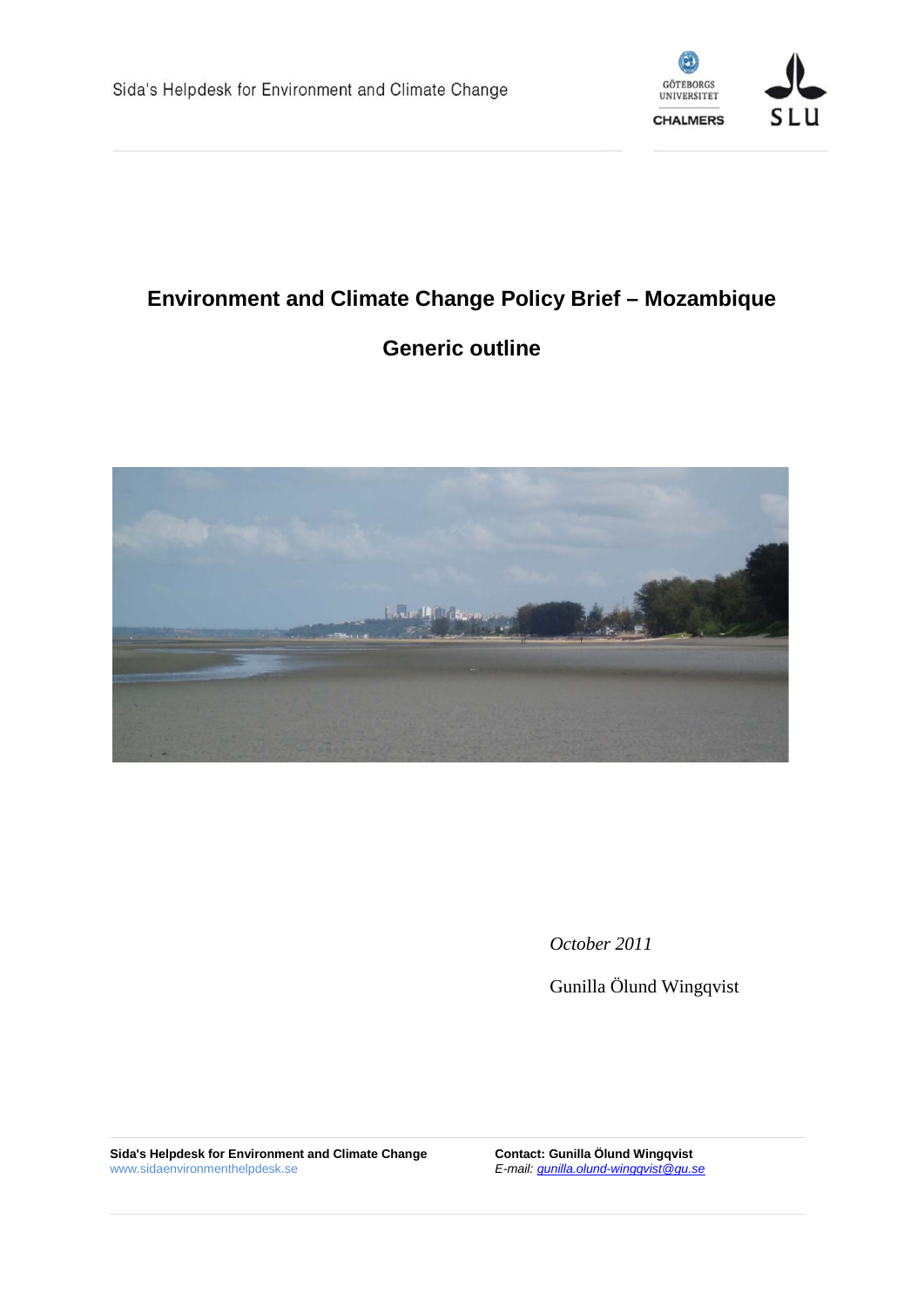# **Table of Contents**

| 1.                                                                                       |
|------------------------------------------------------------------------------------------|
| 2.                                                                                       |
| 3.                                                                                       |
|                                                                                          |
|                                                                                          |
|                                                                                          |
|                                                                                          |
| 4.                                                                                       |
|                                                                                          |
| 4.2 External and internal factors influencing environmentally sustainable development 10 |
| 5.                                                                                       |
|                                                                                          |
|                                                                                          |
|                                                                                          |
|                                                                                          |
|                                                                                          |
| 6.                                                                                       |
| 7.                                                                                       |
|                                                                                          |
|                                                                                          |
|                                                                                          |
|                                                                                          |
|                                                                                          |
|                                                                                          |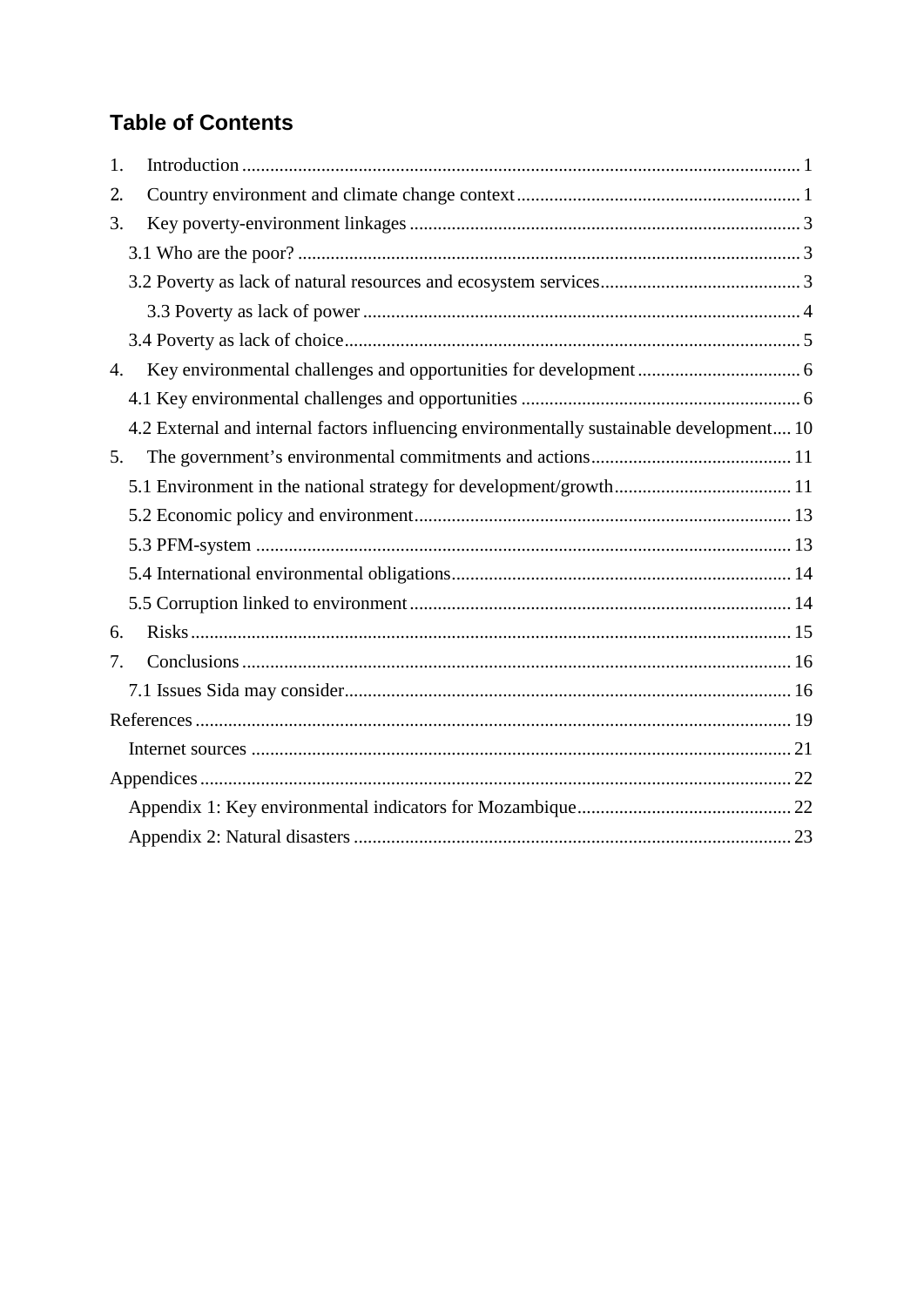## <span id="page-2-0"></span>**1. Introduction**

This policy brief is based on a desk study and has been written by Gunilla Ölund Wingqvist at Sida's Helpdesk for Environment and Climate Change at the request of Tomas Andersson, Sida. The intention of the document is to feed into Sida's Poverty Development Analysis (or Assessment Draft to Ministry of Foreign Affairs) and the preparations for a new cooperation strategy for Mozambique. The aim is to facilitate integration of environment and climate change risks and opportunities into Swedish Development Cooperation. The policy brief also aims to provide a useful reference when discussing individual interventions under the future strategy, both among Sida staff and where appropriate cooperation partners.

An important step in the strategy process is to have a good discussion on the relevance of environment and climate change risks and opportunities for Mozambique's development and its implications for Swedish development cooperation. Therefore the Helpdesk is also open to participate in person, in tele- and videoconferences to discuss the findings. If there is interest from the Embassy, the Helpdesk may also further develop specific parts of the brief, help comment on assessment drafts (underlag till UD) and in other ways support the process towards a new cooperation strategy. The cost of Helpdesk services are covered by Sida's Global Programme.

# <span id="page-2-1"></span>**2. Country environment and climate change context**

The Government of Mozambique (GoM) identifies the major environmental challenges as climatic shocks and seasonal variability, overharvesting of marine and timber resources, and uncontrolled fires. These, and some other key environmental (including ecosystem services<sup>[1](#page-2-2)</sup>, disaster risk reduction, and climate change) challenges in Mozambique are listed in Box 1. Many of these environmental challenges are inter-dependent and mutually reinforcing.

#### **Box 1: Key environmental challenges in Mozambique**

*Climate change and natural disaster risks*: Mozambique is prone to natural disasters, especially droughts, floods and storms. The floods during 2000 were especially severe with grave impacts on human lives and livelihoods, as well as on the economy (see Appendix 2). The country is vulnerable to climate change (CC), which is expected to increase the frequency and intensity of the extreme weather events. The sectors/areas most vulnerable to CC are identified as (i) agriculture, (ii) energy, (iii) transport infrastructure, notably roads, and (iv) coastal areas.

*Deforestation*: Deforestation is a significant problem in the country, deriving mainly from fuel wood collection, shifting agriculture, forest fires, timber exports, and lack of plans for land use. Wood consumption for fuel is estimated to account for 250 times that consumed by logging operations. Although current commercial logging is less than 25% of the legally permitted logging capacity, many believe that it is under-reported and not sustainable. Environmental impacts of deforestation are far reaching and include, among others, land degradation, exacerbated flooding, coastal erosion (mostly from loss of mangroves) and sedimentation.

<span id="page-2-2"></span><sup>&</sup>lt;sup>1</sup> Ecosystem services are the functions supplied by nature that are necessary for human survival; such as fish, genetic material, bio-energy, crop pollination, air and water purification and food (Government Offices of Sweden, 2010)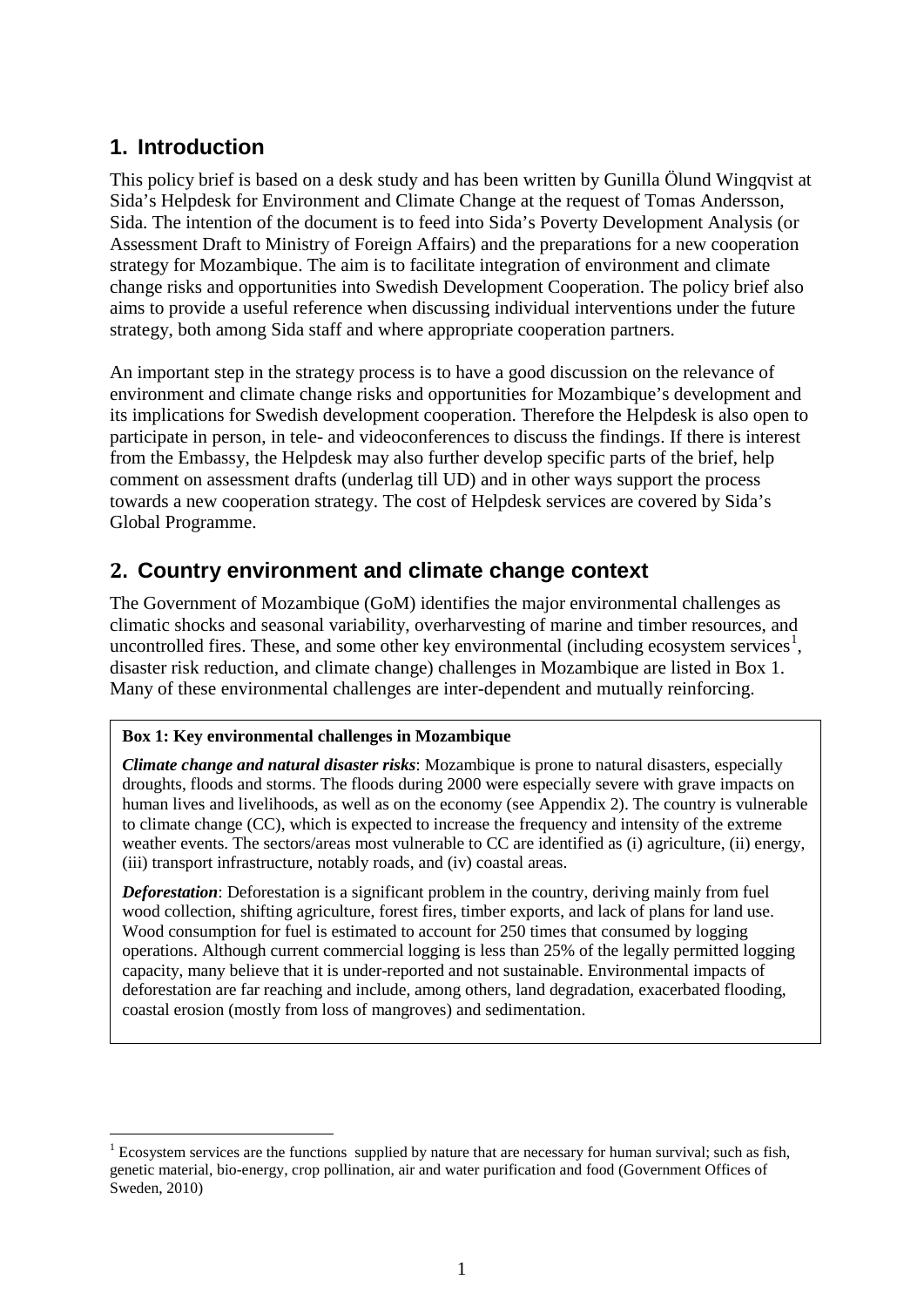#### **Box 1: Key environmental challenges in Mozambique,** *continued*

*Degradation of marine and coastal resources*: Major challenges include coastal erosion, loss of mangroves, and declines in the marine resources including fish. Key threats to sustainability of fisheries in Mozambique are reported to include fishing by unlicensed operators, encroachment by industrial fishing vessels into inshore fishing grounds reserved for semi-industrial and artisanal fishers, deficiencies in recording and reporting of catches, difficulties in controlling the artisanal fisheries that are distributed along the entire coastal line and in the fresh waters lakes and rivers, and a shortage of human resources and infrastructure for implementation of fisheries laws and regulations.

*Land degradation*: Land degradation, including loss of agricultural soil through soil erosion and desertification, is a major problem. Poor land use practices are the main reasons for land degradation and fire is the main tool for land clearing for cultivation, hunting, logging and acquisition of other non-timber forest products. Forest fire is a serious issue; approximately 40% of the country is affected by fire each year. The north, western and central parts are most affected, with approximately 74% of these areas burnt annually.

*Inadequate management of water resources, water pollution and sanitation*: Mozambique has abundant surface water resources, although unevenly distributed in time and space. Over half of the water resources emanates from abroad, which makes regional cooperation important. Despite the water abundance, Mozambique faces a number of challenges\* to provide adequate water for domestic, agricultural and industrial use. Pollution can be a problem in certain localities, primarily from agriculture (sedimentation, and pesticide and fertilizer runoffs), industrial activities (discharge of untreated waste containing heavy metals, hydrocarbons, etc.) and sewage and domestic waste (most of which is discharged without treatment directly to the rivers and sea). Artisanal mining is reported to cause extensive erosion and silting in some areas.

*Loss of biodiversity and ecosystem services*: Mozambique has a large diversity of wildlife, although large mammal populations were severely depressed during the civil war. A number of areas<sup>\*\*</sup> are identified to have outstanding ecosystem, biological, or scenic values and should be treated with care when considering impacts of development. Ecosystem services are degraded in some areas, where Gaza, Manica, Nampula, Sofala and Tete standout, and human well-being is threatened.

*Air pollution* (indoor and outdoor air pollution): Indoor air pollution, mainly from wood fuels, is a significant health problem, especially for women and children. In certain areas outdoor air pollution is a problem adjacent to mining industry (dust, SO2, lead, arsenic and other smelter gas substances).

*Chemical load*: Releases of chemicals and heavy metals derive from industrial and artisanal mining activities and agriculture, mainly commercial. Agricultural chemicals and fertilizers are reported to be widely used in the intensive farms in Incomati, Umbeluzi and Maputo River valleys, particularly in the sugarcane plantations in the Umbeluzi River valley in Swaziland. Rivers are the main pathway through which agrochemicals enter the coastal and marine environments, and water samples collected in Monapo, Pungué, Maputo, and Incomati rivers have tested positive for various pesticide residues, including DDT, lindane, and hexachlorobenzene.

\*\*These areas include the Gorongosa Mountain - Rift Valley Complex, The Cheringoma Plateau, Zambezi Delta Grasslands and Swamps, The Great Inselberg Archipelago, The Chimanimani Massif, The Maputaland Centre of Endemism (MCE), Coastal Barrier Lakes, and the Pebane Evergreen Coastal Forests.

<sup>\*</sup>The challenges include: (*i*) the high variability of precipitation; (*ii*) substantial lack of water resources infrastructure; (*iii*) its geographic location as a downstream riparian of most of its major rivers; (*iv*) extremely low efficiency and rapid deterioration of existing systems; and (*v*) serious equity issues as a large share of the poor has little or no access to water for its basic needs.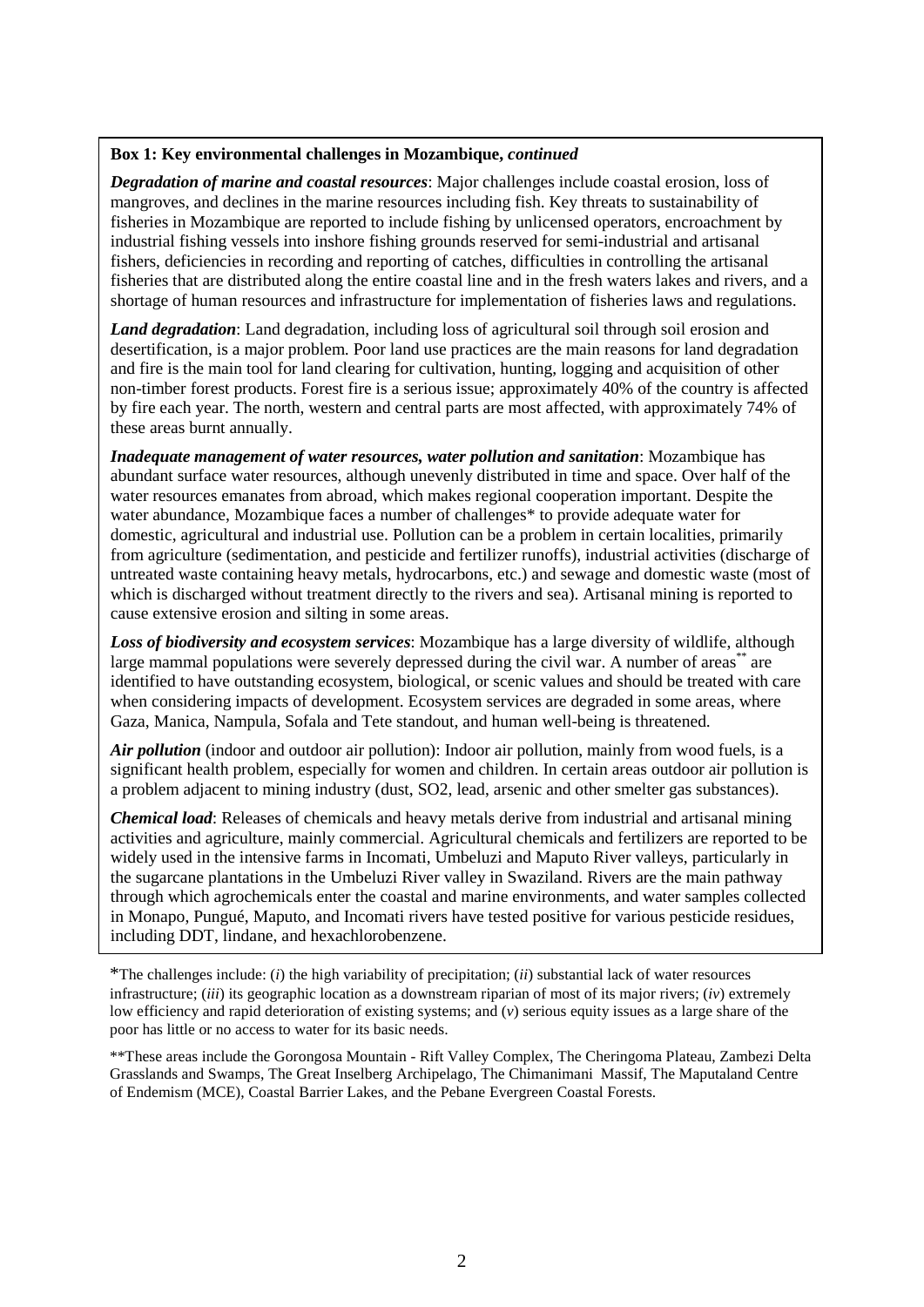## <span id="page-4-0"></span>**3. Key poverty-environment linkages**

For a developing country like Mozambique, poverty and environment are closely interconnected: the poor may, due to lack of alternatives, be a cause of environmental degradation. On the other hand, a degraded environment may increase poverty, e.g. through decreased access to natural resources and ecosystem services. The environment matters greatly to people living in poverty, and the poor are most affected by environmental degradation and climate change due to their vulnerability, high dependence on natural resources, and low capability to cope with external shocks, such as floods and droughts. Climate change is likely to worsen both the country's poverty reduction efforts *and* its drive for economic development, as well as severely impact the environment.

#### <span id="page-4-1"></span>**3.1 Who are the poor?**

Despite the high economic growth since mid-90s, more than half of Mozambique's population remains in poverty, with persistent gaps between farmers and city dweller, women and men, and poor and rich. Poor households are disproportionally found in agriculture (both in rural and urban areas) and are highly vulnerable to climatic shocks and seasonal income shortfalls. More than half of the urban dwellers engaged in agriculture are categorized as absolutely poor. Moreover, poverty has a strong gender aspect, and female-headed households are more likely to be poor, especially in rural areas.

Vulnerable groups are identified as being the elderly, disabled, chronically ill (including those living with hiv/aids), orphaned or abandoned children, or single-parent households. Vulnerability is related to community and household capacities to deal with unexpected shocks and risks. The *most common risks* are associated with climatic variations or natural disasters (especially droughts and floods) and loss of crops, rapid consumer price inflation, or illness.[2](#page-4-3)

#### <span id="page-4-2"></span>**3.2 Poverty as lack of natural resources and ecosystem services**

To many of the poor people in Mozambique, natural resources are important for their livelihoods. Land and water, for instance, constitute important assets for agriculture, which make up a large share of household incomes. Forests, fisheries, and other natural resources provide food, building materials, medicine and energy. Access to clean water and sanitation facilities are important for all aspects of life. Lack of access to natural resources may therefore be a key constraint to improved livelihood opportunities and increase vulnerability due to reduced access to important resource-based safety nets.

Agriculture, mainly rain-fed, is important to a vast majority of the Mozambicans, and land and water are key assets. While a normal-size *machamba* is around 1.2 ha, a family also needs access to at least 30 ha of land to support itself (to obtain timber, building materials, bush meat and other non-timber forest products) and even more for free ranging of cattle.<sup>[3](#page-4-4)</sup> Farming is done traditionally with shifting agriculture, and a plot is utilized during a few years and then left to rest, while the family must find a new land area to cultivate. Currently access to vast areas of land is thus important for livelihoods.

It is commonly said that Mozambique's land resource base is abundant for everyone. However, a recent land availability assessment concludes that less land is available than expected; in 2010, 6.5 million hectares remain 'available' for agricultural activities; however,

<span id="page-4-3"></span> $2$  World Bank, 2008.

<span id="page-4-4"></span> $3$  SCC, 2010.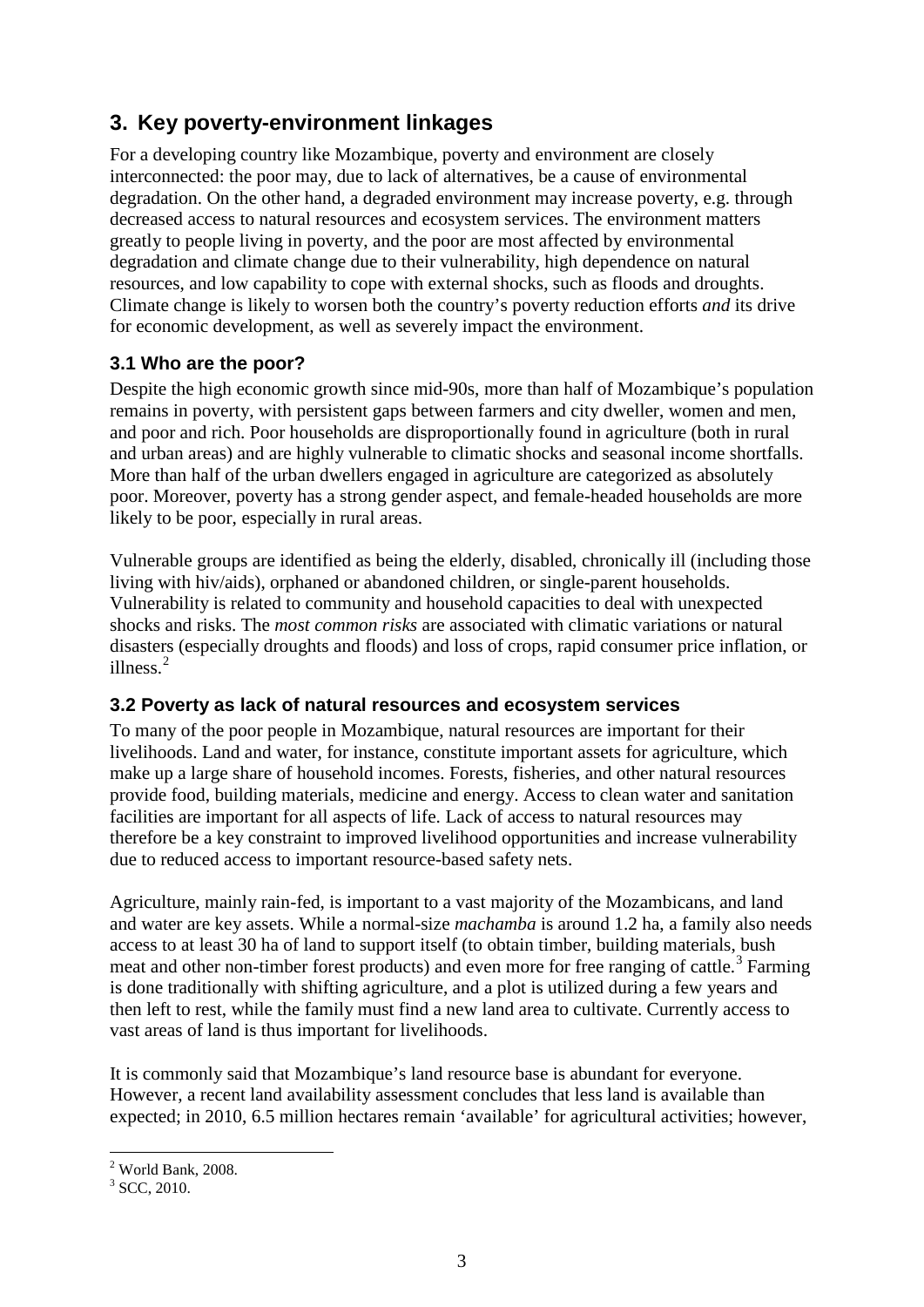this area does not take into account community land rights that have not yet been registered, and it does not include access to future *machambas*. Natural resource extraction (mining, commercial logging, biofuel production, etc.) increases competition over land and may limit the rural population's access to land in the future (see section 3.3).

77% of the urban population has access to an improved water source, and 38% has access to improved sanitation facilities. For the rural population, the figures are significantly lower: 29% has access to an improved water source, while a mere 4% has access to improved sanitation.<sup>[4](#page-5-1)</sup> This low access to water and sanitation (especially in rural but also in peri-urban areas) has serious impacts on people's health and threatens the possibility to obtain the millennium development goals (MDG).

Wood fuel is the most important source of domestic energy and 85% of total household energy requirements derive from wood fuels. Logging for wood fuels is a significant driver for deforestation and leads to soil erosion and increased risk of flooding and drought. Deforestation will also increase the amount of effort (especially from women and children) needed to find energy sources for household needs.

#### <span id="page-5-0"></span>**3.3 Poverty as lack of power**

Access to natural resources may be limited due to different reasons, may it be low availability, unequal distribution, or due to a lack of power to access these resources. Poverty as lack of

power can *inter alia* be linked to insecure natural resource tenure, limited access or capacity to process information, or limited ability to take part in decision-making over local resources. Vested economic interests may be strong related to high-value natural resources and difficult to overcome.

As stated above, land is a key asset to Mozambicans. Land in Mozambique remains state owned although local rights, acquired by occupation according to customary norms and practices, are recognized and must (according to the 1997 Land Law) be taken into account when the state allocates new Land Use and Benefit Rights (DUAT). Farmers need access to land beyond that of the current agricultural plot to fulfill their needs, and land titles are important for communities and individuals so that they can claim their rights if the land is to be used for other purposes. Activities that can challenge community land rights include land acquisition for natural resource extraction such as mining, forestry, and biofuel production (see Box 2).

#### **Box 2: Interest in land in Mozambique**

Mozambique is experiencing a boom in the *mining* sector, especially coal. Several large, multi-billion dollar investments are on the verge of making the country a major new international coal producer. 1,076 titles have been issued to mining companies and another 391 requests were received in the first quarter of 2011.

Recently, there has been high demand from foreign companies for access to large areas (in excess of 150,000 hectares) for new *forest* plantations. Particularly, there has been a sharp increase in requests for the so-called 'simple licenses', which are much less regulated than the 'ordinary' forest concessions.

Another sector with high economic interest is *biofuel* production. In 2006, approximately five million hectares were planted countrywide (one sixth of the total available arable area). Currently, the state has requests for use rights for more than 12 million hectares, or more than double the area currently planted. The majority of these requests relate to bio-fuels, particularly sugarcane and sweet sorghum for the production of ethanol and jatropha for the production of biodiesel. Particularly sugarcane production is water intensive.

*Source: Economist 2011; De Wit et al., 2010; Arndt et al., 2008*

<span id="page-5-1"></span> <sup>4</sup> CIA FactBook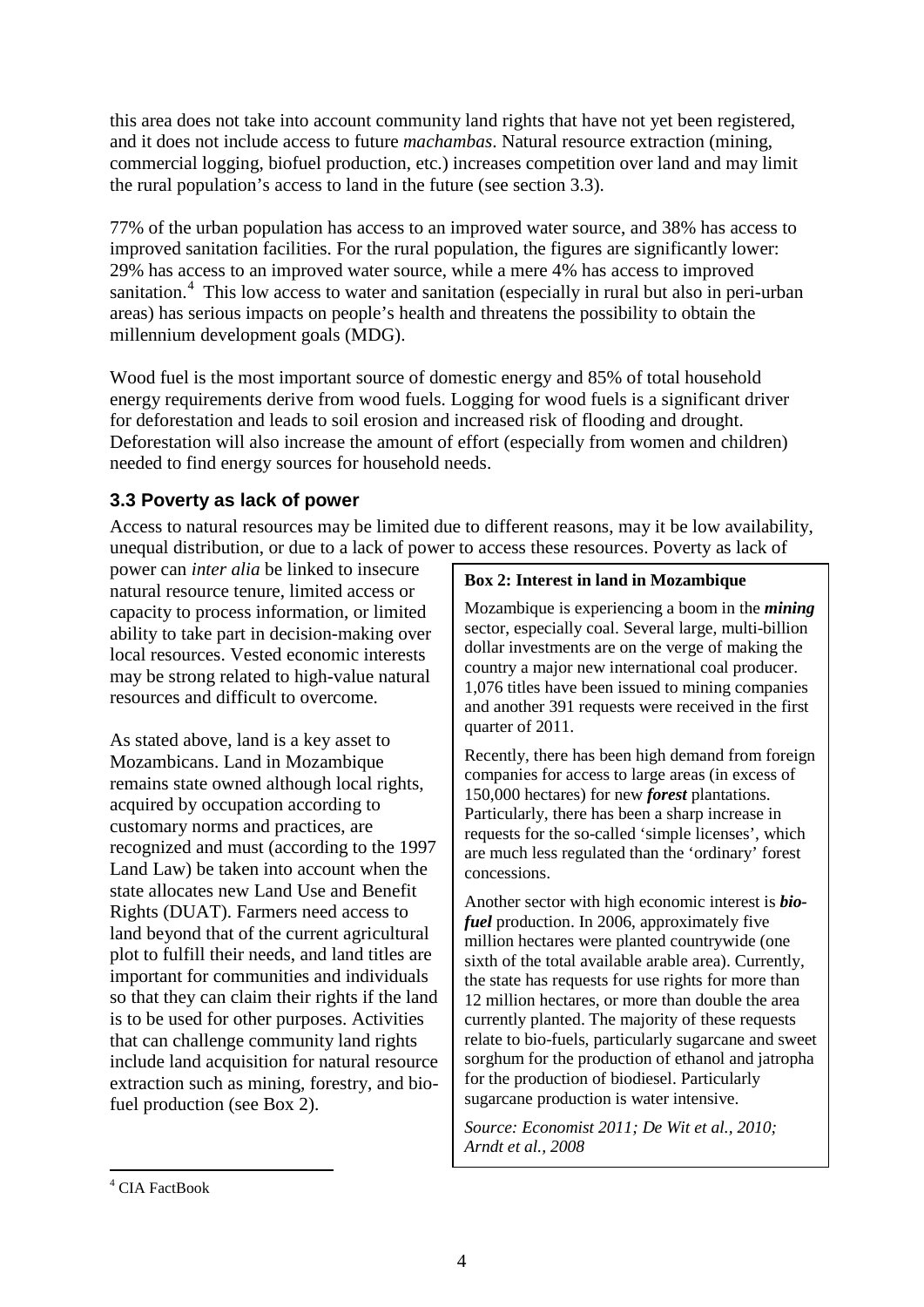New investors applying for DUATs are obliged to negotiate with communities over the right to access and use land. However, many investors do not accept local rights as DUATs; they are told that the "land belongs to the State" and do not understand why they have to deal with local people. Consequently, people are not consulted in a proper sense as provided for in the Land Law, and they do not have a clear understanding of the issues at hand. The relationship between communities and investors is unbalanced in all aspects because communities are weak in relation to investors. Studies show, that there are two key issues in relation to land rights in Mozambique: (i) it is not the area of the present *machambas* that is the main issue, but the limited access to future *machambas* and other natural resources, and (ii) communities do not fully understand that agreeing to giving out land rights, for instance to forest plantations, will restrict the community's access to this area.<sup>[5](#page-6-1)</sup>

#### <span id="page-6-0"></span>**3.4 Poverty as lack of choice**

The poor may, due to lack of alternatives, be a cause of environmental degradation for example by overexploitation of resources, or – due to lack of capital or secure titles – be unable to perform necessary investments to protect or improve their assets (such as agricultural land). Lack of health can leave people without income and force them into unsustainable coping strategies, such as selling out assets, or changing their diet into a less nutritious one. Food insecurity may affect health and thereby choice. Opportunities to significantly reduce exposure to environmental health risks such as water and air pollution are often out of reach for many poor.

Insecure tenure means that a person cannot trust that one's resource rights will be respected over time, and will thus be reluctant to make investments and use the resource in a sustainable manner. Agriculture is important for Mozambique, and the agricultural potential is large. However, the productivity is low even by Sub-Saharan African standards, and Mozambique is not entirely food secure. More than half of its 23 million people suffer from under nourishment and a large majority of children are anemic and suffer from malnutrition. Recurrent climatic hazards and soaring food prices force many households to resort to harmful coping strategies, such as selling assets that their families need (domestic animals, firewood and building poles) in order to meet basic food requirements.

Mozambicans experience "a very high risk"<sup>[6](#page-6-2)</sup> of being infected with water borne and vector borne diseases, which is linked to the low access to improved water sources and sanitation facilities, and improper management of water resources. WHO estimates that there are more than 37 500 annual deaths in Mozambique due to diarrhoea caused by polluted water/bad hygiene<sup>[7](#page-6-3)</sup>, indoor air pollution and outdoor air pollution. See Table 1 for comparison with  $K$ enya, Malawi and Tanzania. The DALY<sup>[8](#page-6-4)</sup> for diarrhoea is relatively high in Mozambique, while the DALY for indoor air pollution (caused primarily by use of wood fuel and charcoal for cooking) is moderate but mainly affecting women and children. Due to the low access to electricity or other energy options, especially in rural areas, people are left with no other choice than to collect wood fuel for household energy consumption, resulting in deforestation, reduced water regulation and -purification.

<span id="page-6-1"></span> $^5$ Åkesson et al., 2009; Orgut, 2006 $^6$ CIA Factbook

<span id="page-6-3"></span><span id="page-6-2"></span> $7$  This figure only includes diarrhoeal diseases. Other water related diseases e.g. river blindness are not included. Hence, the total number of deaths related to hygiene, water and sanitation is higher.

<span id="page-6-4"></span> $8$  The Disability Adjusted Life Year or DALY is a health gap measure that extends the concept of potential years of life lost due to premature death to include equivalent years of "healthy" life lost by virtue of being in states of poor health or disability.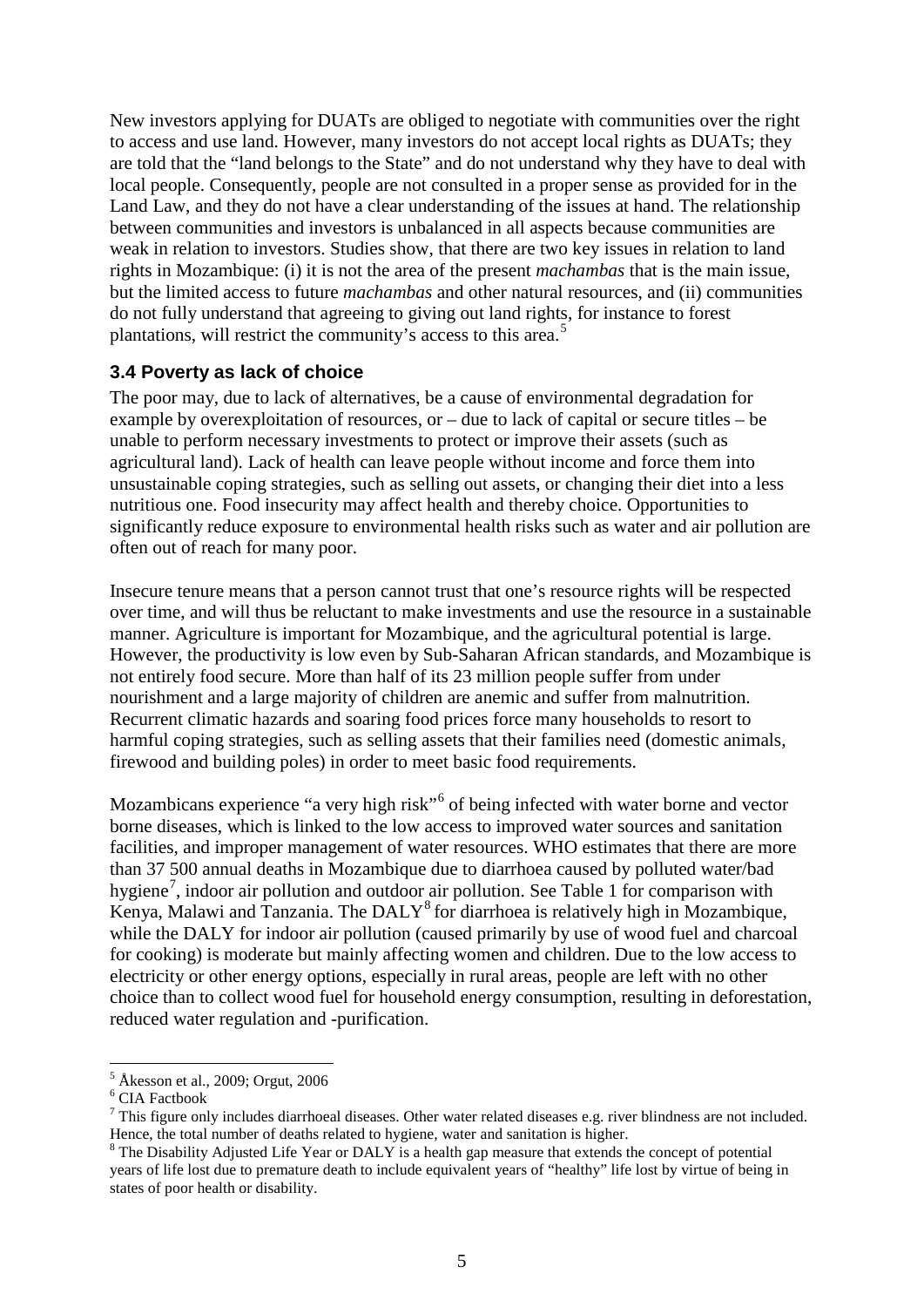|                   | Water, Sanitation &<br><b>Hygiene</b> |                                                          |                 | <b>Indoor air pollution</b>                       | <b>Outdoor air pollution</b> |                                                   |  |
|-------------------|---------------------------------------|----------------------------------------------------------|-----------------|---------------------------------------------------|------------------------------|---------------------------------------------------|--|
| <b>Country</b>    | Diarrhoea<br>Deaths/<br>year          | Diarrhoea<br><b>DALYs</b><br>/1000<br>capita per<br>year | Deaths/<br>year | DALY <sub>s</sub> /<br>1000<br>capita per<br>year | Deaths/<br>year              | DALY <sub>s</sub> /<br>1000<br>capita per<br>year |  |
| Kenya             | 21 800                                | 23                                                       | 13 00           | 12                                                | 600                          | 0.2                                               |  |
| Malawi            | 17 100                                | 47                                                       | 13 300          | 36                                                | 600                          | 0.7                                               |  |
| <b>Mozambique</b> | 26 900                                | 47                                                       | 9700            | 16                                                | 900                          | 0.6                                               |  |
| Tanzania          | 28 200                                | 26                                                       | 27 500          | 24                                                | 1 000                        | 0.4                                               |  |

**Table 1. Estimated deaths and DALY's attributed to selected environmental risk factors**

*Source: WHO, 2007*

Ill health and malnutrition obstruct income generation activities and lowers productivity, and make the family members more vulnerable. Climate change is expected to increase the environmental risk burden and increase the risk of water-borne illnesses. A changing climate may also adversely impact health through a possible expansion of the mosquito population, potentially bringing higher rates of malaria and increased risk of cholera during periods of increased precipitation or flooding.

### <span id="page-7-0"></span>**4. Key environmental challenges and opportunities for development**

#### <span id="page-7-1"></span>**4.1 Key environmental challenges and opportunities**

Natural resources, well-functioning ecosystems and their services are important for household incomes as well as to the national economy. Therefore, maintaining or improving the quality of natural resources and ecosystem services provide opportunities for Mozambique both to reduce poverty and to achieve long-term economic growth. Currently, however, the environmental degradation is costly and totals nearly USD370 million annually – which is over 6% of Mozambique's GDP. Costs of water and (particularly indoor) air pollution make up about 70% of the total costs and have a strong impact on Mozambique's human capital. Investments in water, sanitation and reduction of indoor air pollution can have strong positive socio-economic impacts.<sup>[9](#page-7-2)</sup>

*Agriculture*, employing around 80% of the rural and urban population<sup>10</sup>, provides a large share of household income and contributes with 25% of the GDP (see Figure 1). In addition, the *forestry* sector contributes 3-4% to the GDP, with increasing foreign investments. Agriculture (and forestry) is thus important for Mozambique.

The agricultural potential is large and one of the country's strengths. Rehabilitating the agricultural sector is key to countering the effects of soaring food prices on the country's most vulnerable. Climate change is expected to affect especially the rainfed agricultural sector, mainly through decreased yield of major crops. Impacts are worsened by the widely used slash and burn technique and uncontrolled fires. Climate change could, combined with effects

<span id="page-7-3"></span><span id="page-7-2"></span>

<sup>&</sup>lt;sup>9</sup> Austral Cowi, 2010.<br><sup>10</sup> 90% of the economically active women (65% of the men) work in agriculture (Gov of Moz, 2006)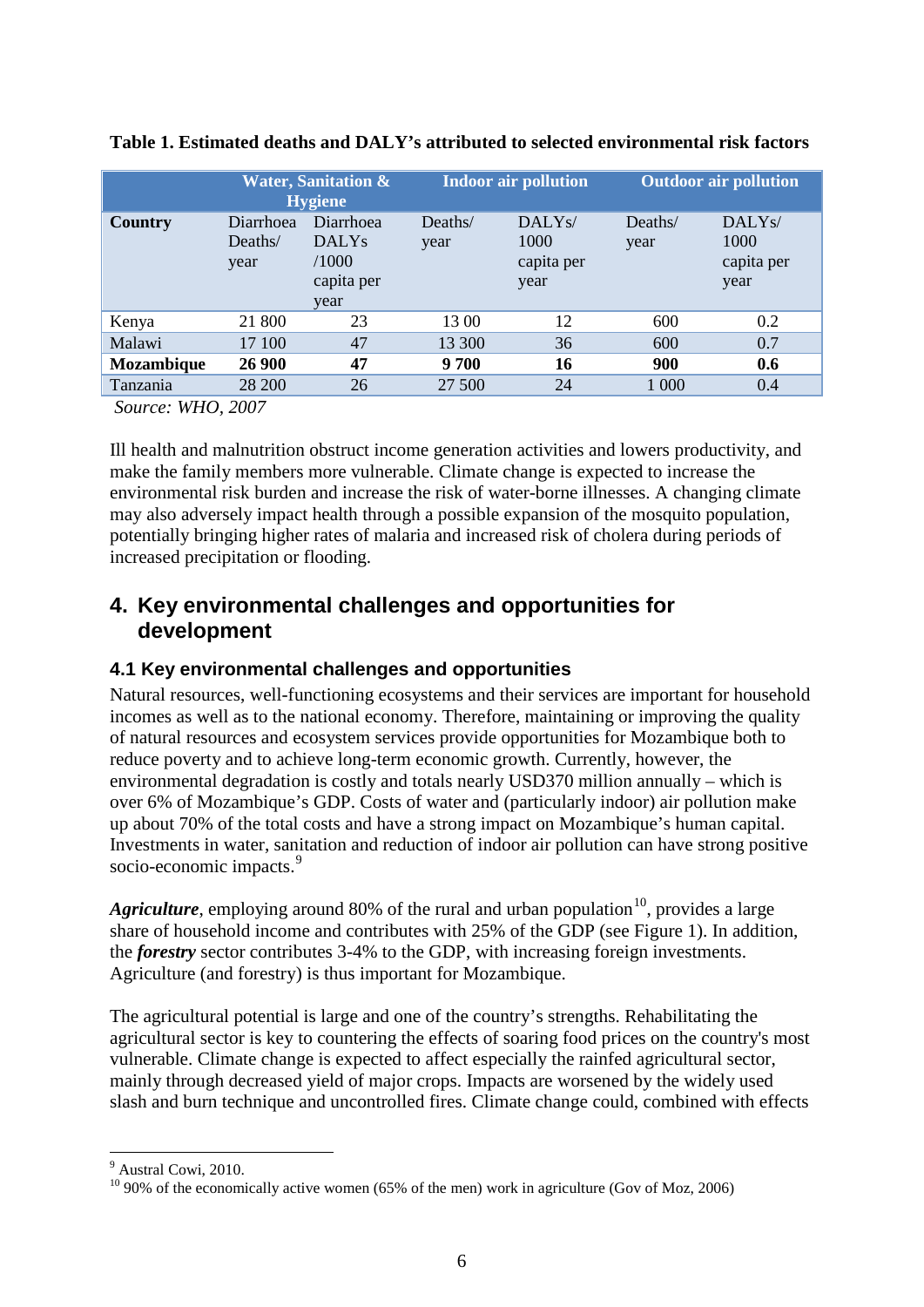of more frequent flooding on rural roads, result in an agricultural GDP losses between 4.5% (conservative estimates) and  $9.8\%$  (worst-case scenario).<sup>[11](#page-8-0)</sup>

**Figure 1. Contributions of agriculture in Mozambique to job opportunities and GDP**



*Source: Cunguara, 2009*

Agriculture in Mozambique can basically be divided into two sectors: (1) a large subsistence sector characterized by rudimentary technology, home consumption, and high levels of volatility and (2) a small but growing commercial sector.

There is a widespread assumption that improved technology will improve household income in the subsistence sector. There may, in fact, be positive indirect impacts, through freeing family labor to engage in off-farm employment. These types of employments may increase family income significantly (44-98%). However, using improved agricultural technology does not necessarily have a direct impact on the income of households in rural areas, at least during years of drought, as improved technology require adequate rainfall to be effective. *More important than new technology, is to reduce structural barriers* (i.a. access to paved roads, credits, storing capacity, etc.) *to market participation*. [12](#page-8-1)

The commercial sector, such as *biofuel* production, provides an opportunity for Mozambique to substantially increase economic growth, enhance production and welfare, and reduce poverty. Globally, biofuel production provides the opportunity to reduce climate change by replacing fossil fuels<sup>[13](#page-8-2)</sup>. According to Arndt et al. (2008), careful attention should be paid to the labor intensity of production methods. The degree of labor intensity has the potential to strongly influence the distribution of income. Growth and poverty reduction benefits are further enhanced if the schemes result in technology spillovers to smallholders' other crops. Overall, while welfare and food security broadly increases due to enhanced purchasing power, certain households may be negatively affected due to the price and quantity adjustments associated with rapid growth in biofuels production. Furthermore, great care should be given to land-right issues (section 3.2), water availability, effects of conversion of unused land, risks of increasing food prices, methods for mitigating downside price risk for biofuels, and risks associated with climate change.

Mozambique hosts a significant quantity of minerals, and plays a significant role in the world's production of aluminum, ilmenite, tantalum, and zircon. The *mining* sector contributes with over 50% of national exports. Moreover, the mining investments are increasing rapidly, especially in coal. While current activities mainly are in Tete province,

<span id="page-8-2"></span><span id="page-8-1"></span>

<span id="page-8-0"></span><sup>&</sup>lt;sup>11</sup> World Bank, 2010.<br><sup>12</sup> Cunguara and Darnhofer, 2011.<br><sup>13</sup> Potential to reduce greenhouse gas emissions depend for instance on the crop, production system and previous land use, and whether the analysis includes indirect emissions from land use change (Engström, 2009)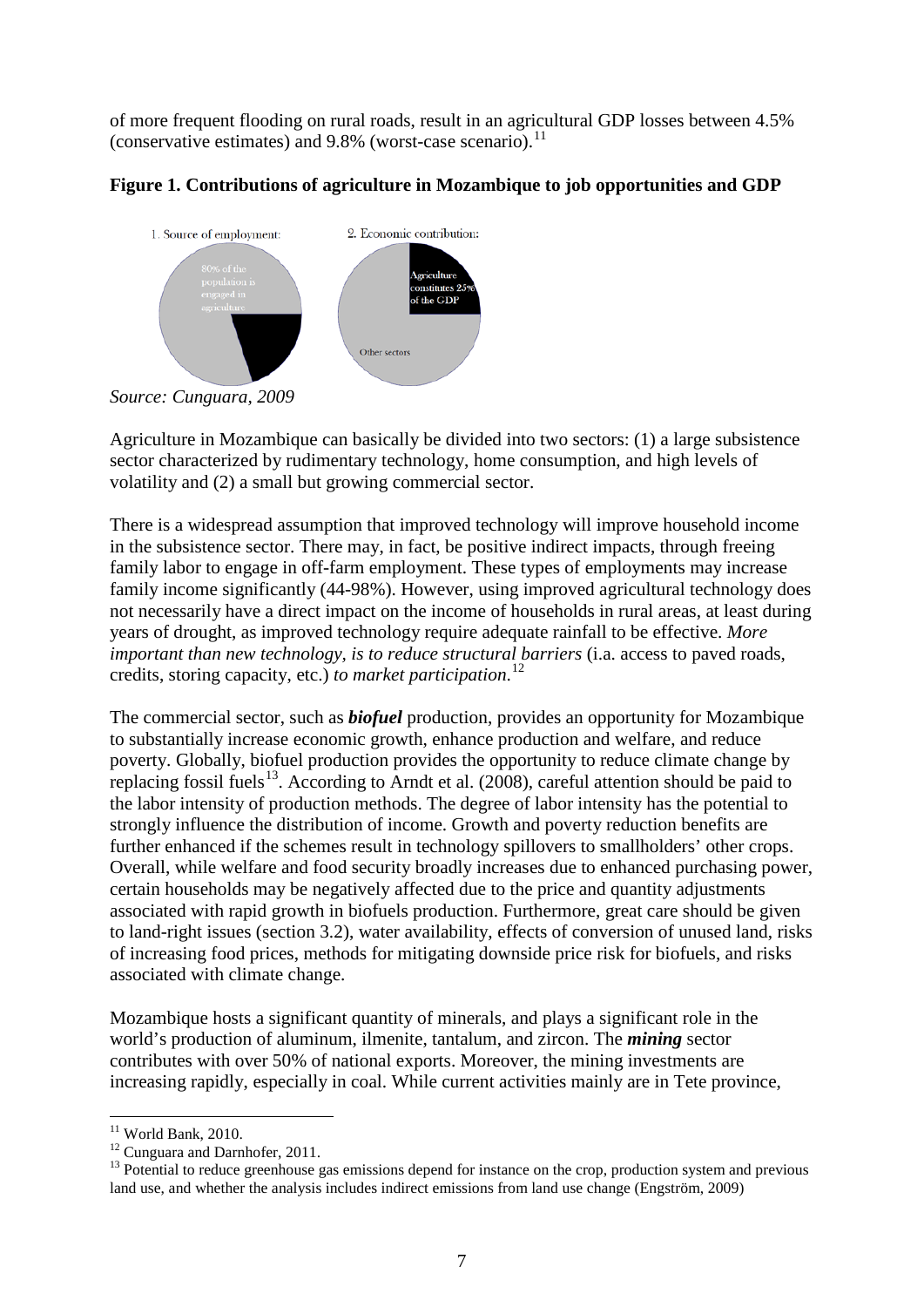new coal deposits are being investigated in Niassa. Seven companies are now prospecting in Maniamba. The mining boom will be a welcome source of jobs, but it may also sharpen inequality and increase frustration among the majority of people who will not directly benefit from it. From an environmental point of view, coal extraction will contribute to global climate change through greenhouse gas emissions, and risk local pollution at extraction sites to land, water, and air with potential impacts on human and ecosystem health. New mining sites may furthermore conflict with customary land rights. Small-scale and artisanal mining activities, such as gold-panning, are common in Mozambique; in 2003 it was estimated that 90% of all mining activities were artisanal, and in 2008 about 50,000 artisanal miners were estimated to be employed in the production of colored gemstones and gold. The use of mercury for goldpanning constitutes grave health risks to the artisanal miner (especially to pregnant women and children), and the activities can be a major cause of erosion and siltation, which for instance has been the case in the Pungué river basin.<sup>[14](#page-9-0)</sup>

The *tourism* potential is large. In 2008, Mozambique received over 2.2 million international visitors; a nearly quadrupling since  $2005^{15}$  $2005^{15}$  $2005^{15}$ . Table 2 shows the contribution of the tourism sector to GDP and job opportunities in Mozambique during 2000, 2005, and 2010. Healthy ecosystems are the main asset to attract tourists, but should be combined with infrastructure such as roads, transportation, and hotels. Developing the tourism sector provides an opportunity for Mozambique, but should be done with care in order not to lose the natural resource assets which are the foundation of the sector. Environmental Impact Assessment (EIA) for investments, and Strategic Environmental Assessment (SEA) for the whole sector, are useful tools in this matter.

| <b>Mozambique</b>                                                                            | 2000  | 2005  | 2010  |
|----------------------------------------------------------------------------------------------|-------|-------|-------|
| Travel & Tourism Total Contribution to GDP                                                   |       |       |       |
| Contribution to GDP by direct and indirect tourism (USD billion)<br>$\overline{\phantom{a}}$ | 0.185 | 0,388 | 0,684 |
| Contribution to GDP (% share of total spending)<br>$\qquad \qquad -$                         | 4.2   | 5.9   | 7.1   |
| <b>Travel &amp; Tourism Total Contribution to Employment</b>                                 |       |       |       |
| Job opportunities (% share of total)                                                         | 3.7   | 5,1   | 6.2   |
| Number of jobs created (thousand)<br>-                                                       | 269,6 | 402   | 567,5 |
|                                                                                              |       |       |       |

**Table 2. Travel and tourism sector – contribution to GDP and employment**

*Source: World Travel and Tourism council*

*Land acquisition* increases competition for land. In 2008, there were 76 identified land conflicts. The causes to these conflicts include: high demand for land for tourism investments on the coast; poor dissemination of the Mozambican legislation to local communities; deficient community consultation processes; and, in the case of community/investor boundary disputes, not rigorous enough delimitation of areas (giving more land than authorised).<sup>[16](#page-9-2)</sup>

Mozambique has the third longest coast line in Africa. Marine fishery, which is tremendously important for nutrition and well-being of the population, involves both artisanal, semiindustrial and industrial fishery. The *fishery* sector is important for livelihoods of coastal populations, and accounts for about 8% of total exports. Traditional fishery accounts for 85% of the catch for domestic consumption. Marine fishery is threatened by overfishing, habitat degradation, pollution and natural disasters, which have impaired the ability of coastal populations to meet their basic economic and social needs. Coastal areas are particularly

<span id="page-9-1"></span>

<span id="page-9-0"></span><sup>&</sup>lt;sup>14</sup> Economist Intelligence Unit (2011); Yager (2011); and Gavin (2003)<sup>15</sup> World Bank, WDI: <u>http://data.worldbank.org/country/mozambique</u> <sup>16</sup> DNTF, 2008

<span id="page-9-2"></span>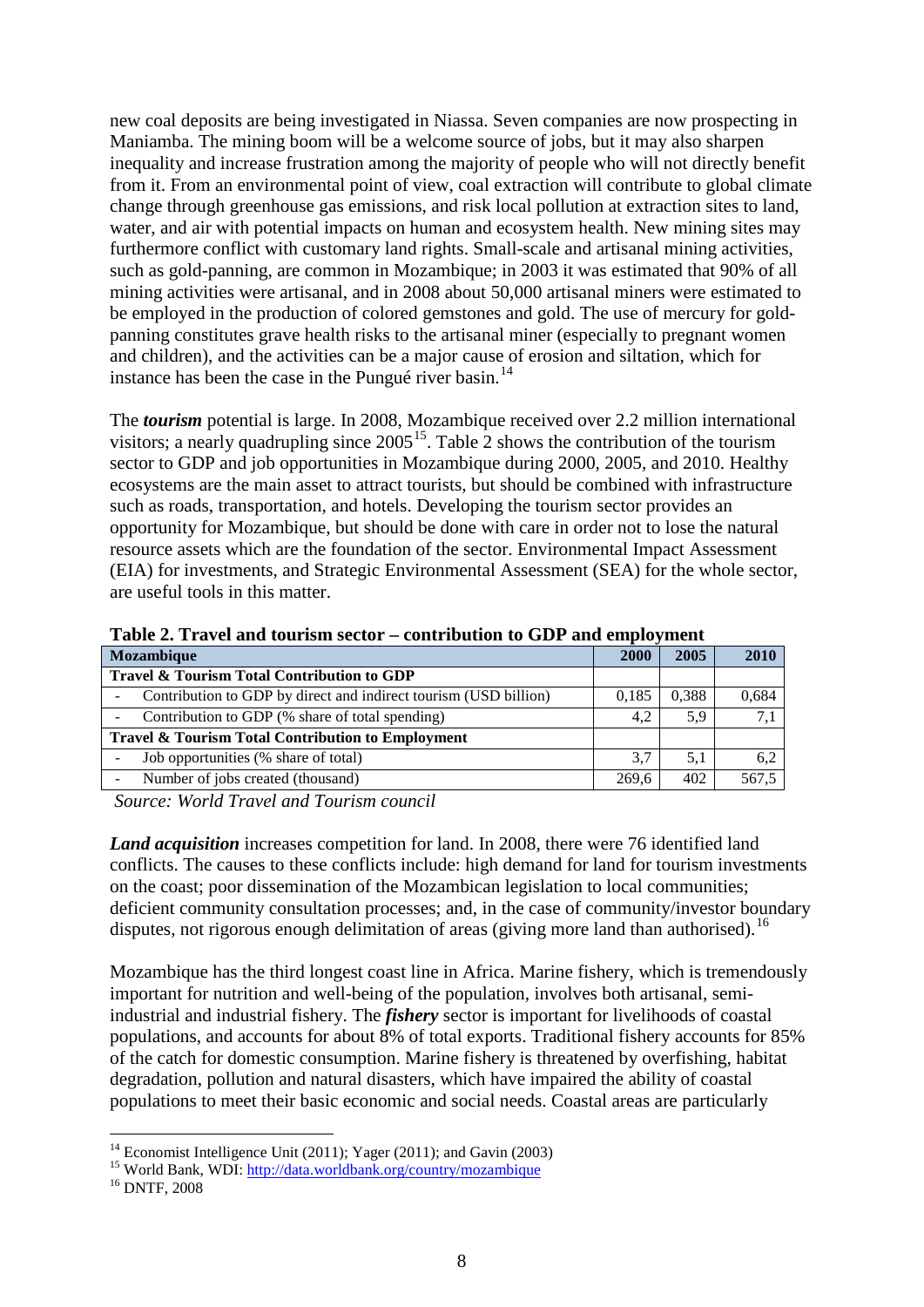vulnerable to sea-level rise and increased intensity and frequency of storm surges associated with climate change. Without adaptation to climate change, a cumulative number of 916,000 people could be forced to migrate away from the coast (or 2.3% of the 2040 population). In the worst case, the total annual damage costs are estimated to reach \$103 million per year in the 2040s, with the forced migration being a large contributor to that cost. High value and vulnerable locations, such as cities and ports, could be given adaptation priority.<sup>[17](#page-10-0)</sup>

Energy and road sectors are important engines of growth, both to promote access to markets, value-added opportunities, and human development. Only 7% of Mozambicans have access to electricity. *Electricity* production in Mozambique is almost entirely based on hydro power. Impacts of climate change on energy supplies are expected to be only modestly negative. This is because the plans for new energy generation plants have largely already taken into account changing patterns of temperature and precipitation. The most significant CC impact would be from increased evapotranspiration from the reservoirs.<sup>[18](#page-10-1)</sup>

Mozambique has one of the lowest *road* densities per person of any African country. The road infrastructure is very vulnerable to climate change, and the economic impacts, especially from severe rainfall events, may be substantial, mainly through loss of access from damage to roads, culverts, and bridges.

An economic analysis of *climate change* in Mozambique reveals that climate change may cause the GDP to fall between 4 and 14%, with significant declines in national welfare by 2050. In the worst-case scenario, climate change costs could reach USD7.6 billion dollars, which is equivalent to an annual payment of a bit more than USD400 million, if no adaptation measures are implemented. One of the economically best adaptation options for Mozambique would be sealing unpaved roads, which would reduce the worst-case climate change damages substantially, with little additional cost (a 'no-regret' action, advisable even without climate change). Mozambique is furthermore advised to focus investments on climate-proofing highly targeted areas, such as culverts, to ensure that designs minimize broader erosion risks, and to set aside some funds from the investment budget for additional maintenance so that "basic access" roads can be quickly repaired following heavy rainfall.

The results further suggest that for the agricultural sector, low-cost approaches are preferred, such as water harvesting, soil/moisture conservation, and agro-forestry and farm forestry. In general, "soft" adaptation measures can be powerful, such as improved access to markets and inputs, support to increased value addition and reduction of post-harvest losses. Because the majority of the capital stock in 2050 remains to be installed, land use planning that channels investment into lower risk locations can substantially reduce risk at low cost. Last but not least, providing primary education to the workforce also offsets damages. Costs for climate change adaptation, to restore welfare losses, are subject to debate but are reasonably less costly than the cost of not adapting. The World Bank firmly states that "the best adaptation to climate change is rapid development that leads to a more flexible and resilient society. In this sense, the adaptation agenda largely reinforces the existing development agenda**.** [19](#page-10-2)

<span id="page-10-0"></span> $17$  World Bank, 2010<br> $18$  World Bank, 2010.

<span id="page-10-1"></span>

<span id="page-10-2"></span> $19$  World Bank, 2010.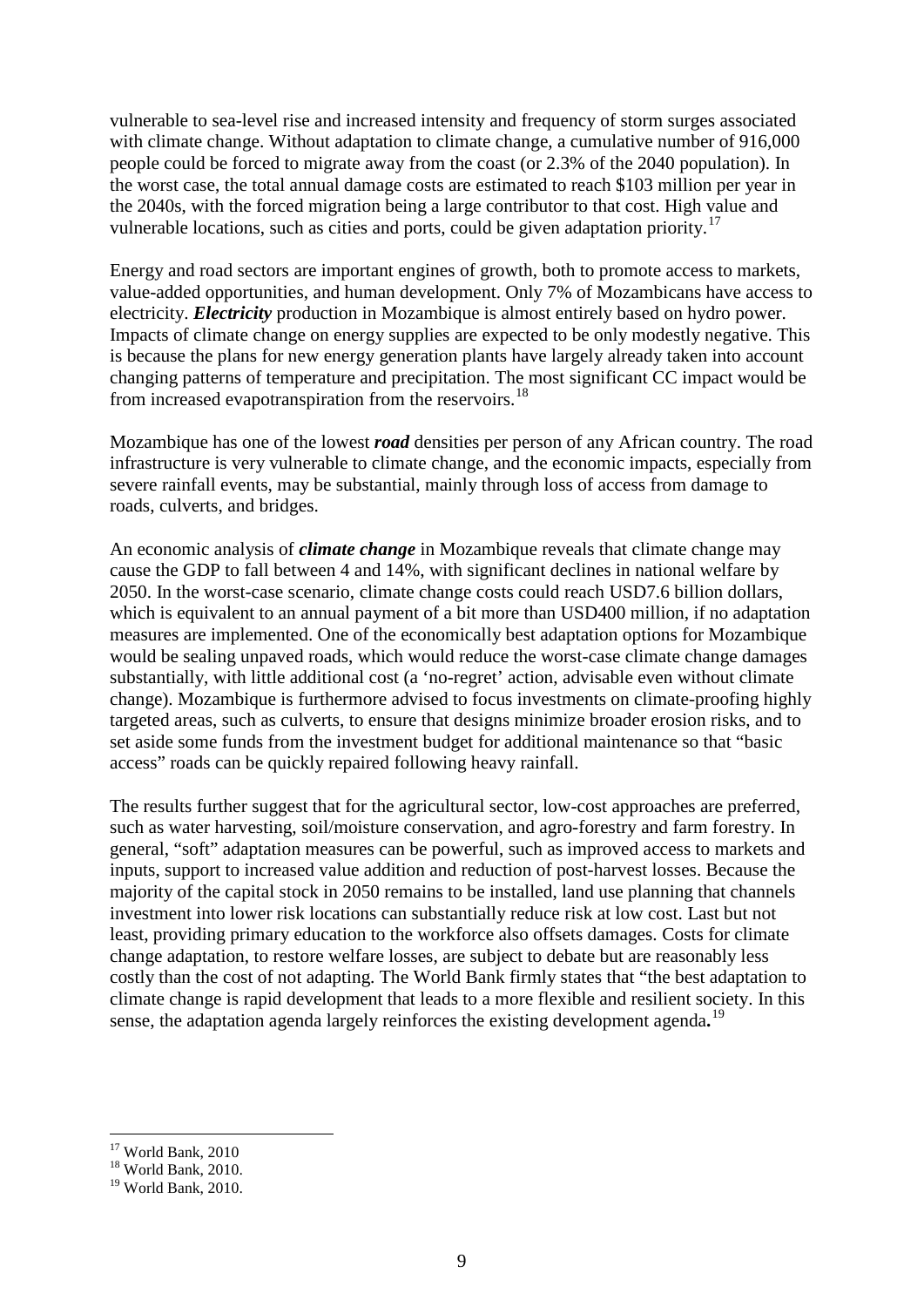#### **Figure 2: Illustration of economic impacts from climate change, in agriculture, transport, and hydropower sectors, for different scenarios**



#### *Source: World Bank, 2010*

#### **Box 3: Comment to Figure 2**

Figure 2 illustrates impacts from climate change in a macroeconomic perspective for different scenarios.

The first, 'Global Dry' (CSIRO) scenario is in fact a *wet* scenario for the Zambezi basin including Mozambique, with significant damages to roads. The graph demonstrates the dominant role of transport system disruption in this scenario, principally as a result of flooding.

By contrast, the third graph in Figure 2 illustrates very dry conditions for Mozambique ('Moz Dry') where the damages on agriculture are larger.

The global attention to climate change is expected to result in large amounts of climate finance, including funds for adaptation and low carbon growth, and increased attention on biofuels. Mozambique could investigate opportunities related carbon sequestration related for instance to its forests. To attract climate-related funds it is of utmost importance that the national systems for e.g. public financial management can be trusted, that the rule of law is applied, with high degrees of transparency and accountability and low risk of corruption. There must also be capacity available to assess, access, and prioritize the different alternatives available and most suitable for Mozambique.

#### <span id="page-11-0"></span>**4.2 External and internal factors influencing environmentally sustainable development**

An important external factor influencing environmentally sustainable development is the global trade and countries' quest for natural resources. One example is China's increasing demand for timber, which affects logging also in Mozambique. Another external constraint is the fact that Mozambique is the downstream country of nine international rivers and vulnerable to both floods and periods of drought. Water availability is key to growth-sectors such as agriculture and electricity generation. Regional cooperation on operationalizing and implementing the revised SADC Protocol on Shared Watercourse Systems, including for instance principles for water allocation and early warning systems, is especially important to Mozambique.

Maputo has experienced occasions of civil unrest and bloody riots a few times during the last years, triggered by higher cost of living for instance related to prices on urban transportation and bread. The biggest risk to social stability is rapid consumer price inflation, which global commodity price rises could lead to. As a response, the government has introduced a number of costly and ill-targeted subsidies, e.g. to fuel, urban transportation, and wheat. Research shows that subsidies to transportation fuel, besides being costly<sup>[20](#page-11-1)</sup> and environmentally

<span id="page-11-1"></span> $20$  The transportation fuel subsidies are estimated to amount to approximately USD70 million or about 2.5 percent of total government expenditures (Metell, 2010, referred to by Slunge et al., 2010)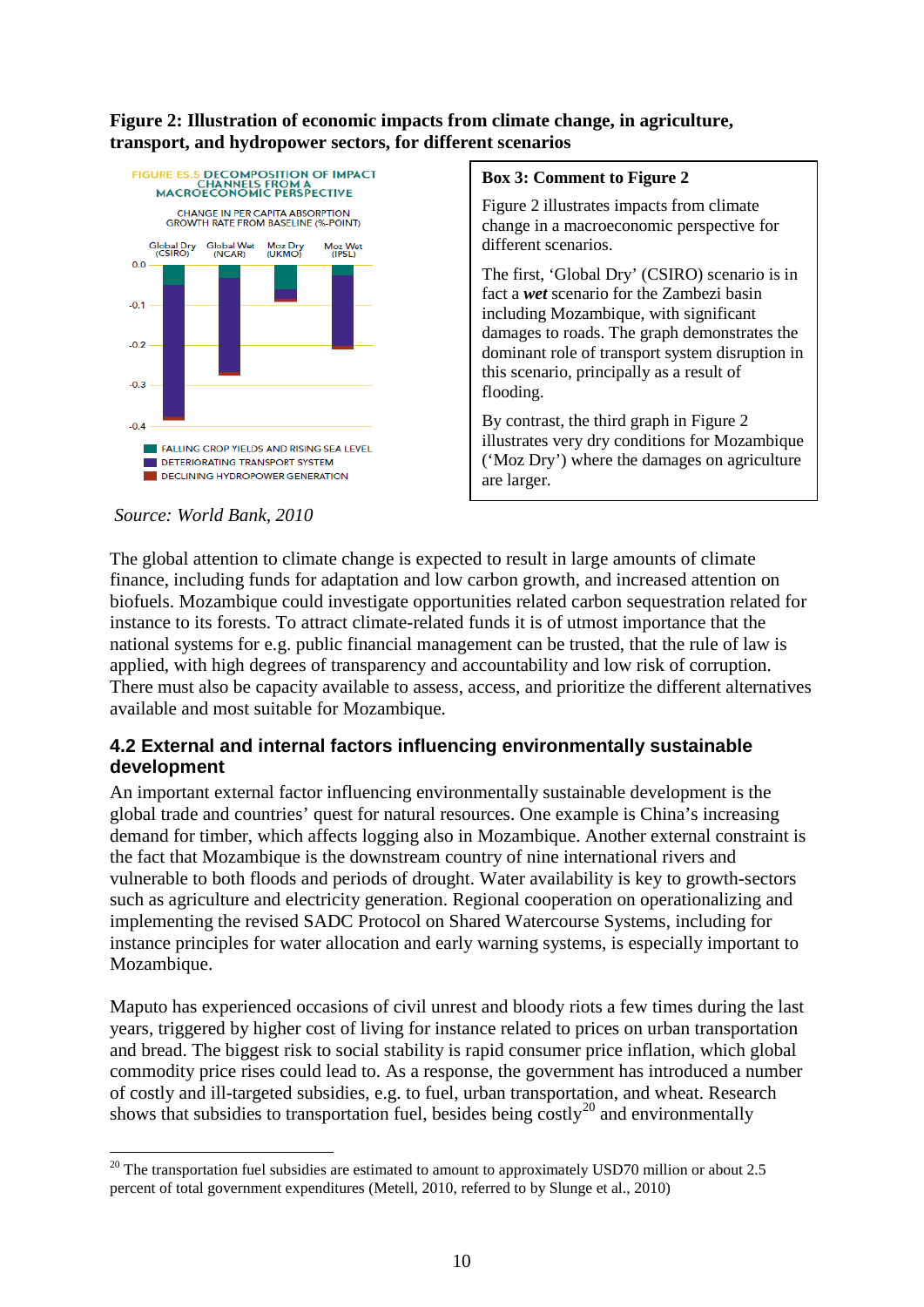unsustainable, also benefits rich more than the poor and thus contributes to increasing inequalities in the country<sup>[21](#page-12-2)</sup>. Abolishing the subsidies will expose the government to the risk of further unrest in future. Increased cost of living poses a greater threat to Frelimo's hegemony than do the opposition parties, which makes the issue of subsidies a politically sensitive subject. In urban areas, price rises, power cuts, unemployment, delayed official response to disease outbreaks or flooding, are identified as triggers of unrest.<sup>[22](#page-12-3)</sup> Other internal constraints to environmentally sustainable development in Mozambique include weak institutions, lack of coordination, compartmentalization of policies and legislation, and high levels of corruption. Corruption is often associated with natural resource depletion and environmental degradation, while reducing revenues that could be used for improved environmental management. Lack of transparency and accountability is another aspect of poor governance linked with environmental degradation, concessions and natural resource use.

### <span id="page-12-0"></span>**5. The government's environmental commitments and actions**

A country report of the African Peer Review Mechanism (2009) states that although Mozambique has made remarkable progress, the government needs to give continued attention to the increasing inequalities, and issues of land rights, and give emphasis to combat corruption, improve development policies, and enhance political inclusion. Mozambique currently attempts to address these issues, with a varying degree of success (see below).

### <span id="page-12-1"></span>**5.1 Environment in the national strategy for development/growth**

The Poverty Reduction Action Plan (PARP) 2011-2014 is the medium-term strategy of the Government of Mozambique (GoM) for putting into operation the five-year government program "Programa Quinquenal do Governo para 2010-2014". PARP is seen as a continuation of the former poverty reduction plan for 2006-2010 (PARPA II). The five year government program aims to cut poverty, improve social development and foster key sectors, including agriculture, fishery, minerals, tourism and transport. The PARP is a bit narrower, focusing on enhancing productivity of agriculture and fishery, employment, and human and social development while maintaining a focus on governance, macroeconomic affairs and fiscal management. Improving fishery and land administration, as well as access to markets, are given priority.

Legislation and policy making in the field of environment is of reasonable quality. The GoM appears to be aware of the importance of natural resources, and includes aspects of environmental and climate change challenges in the PARP. However*,* implementation and monitoring is weak and uncoordinated. The PARP points out the need to improve coordination, coherency and consistency of policies and strategies to be able to reach its objectives. Our assessment it that these aspects (coordination, coherency and consistency) will become increasingly important when integrating climate change challenges.

A study of environmental institutions and public expenditure concludes that the link between policy statements and budget allocations in Mozambique is weak. Although environment was well integrated in the PARPA II, the actual budget allocation to environment was a mere 0.9% of GDP, which is considerably lower than the World Bank's recommended spending on the environment for developing countries (between 1.4% and  $2.5\%$ ).<sup>[23](#page-12-4)</sup>

<span id="page-12-3"></span><span id="page-12-2"></span><sup>&</sup>lt;sup>21</sup> Robinson et al., 2009<br><sup>22</sup> Economist Intelligence Unit, 2011.<br><sup>23</sup> Cabral and Francisco, 2008

<span id="page-12-4"></span>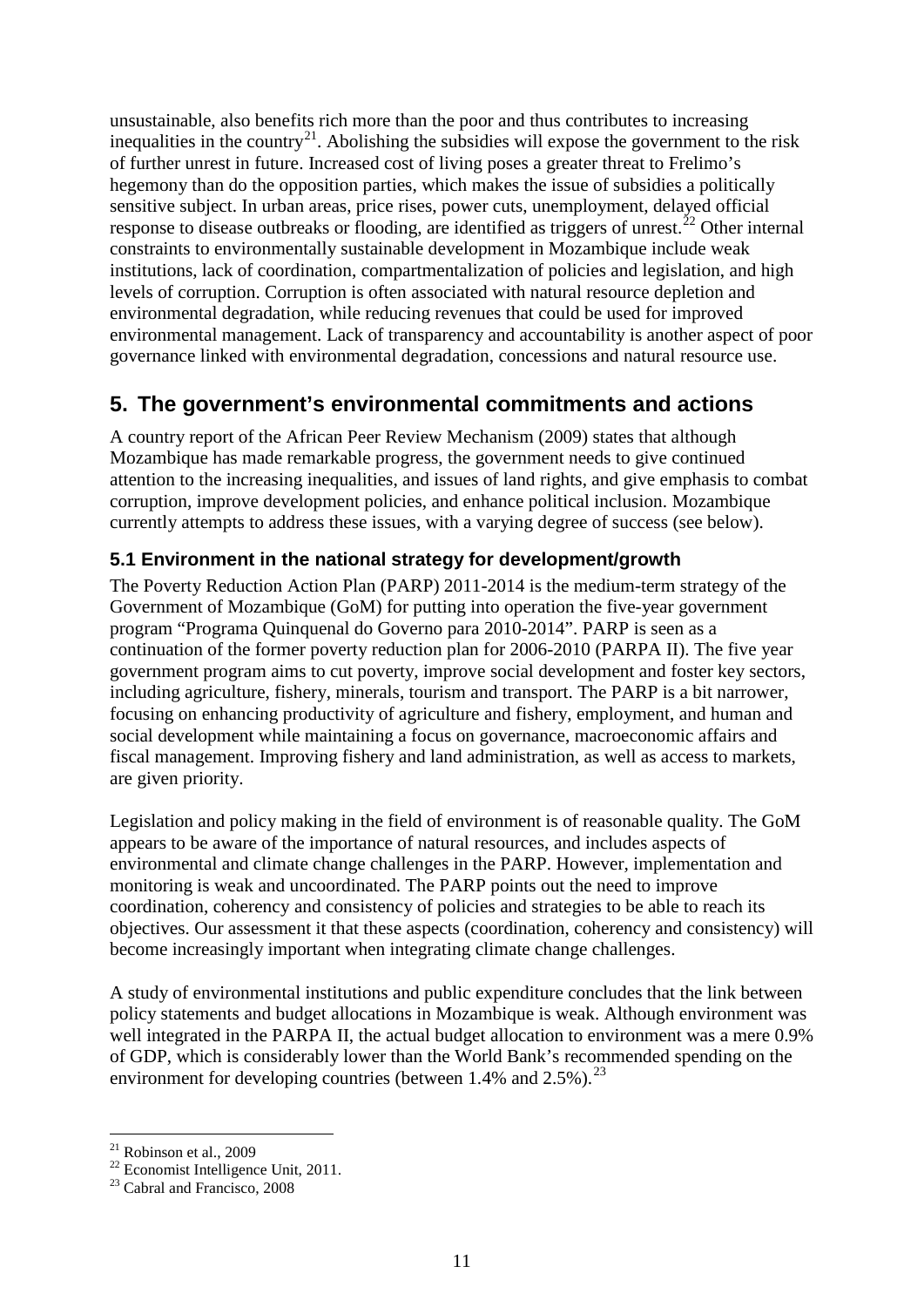Environment and climate change is coordinated by the Ministry of Coordination of Environmental Affairs (MICOA) but should be implemented at sector level. Many sector ministries have established their own environmental institutions, but these are not adequately coordinated by MICOA and there are weak institutional links between MICOA and the sector ministries. Climate change, especially, lacks a champion and the division of responsibilities and mandates between different organisations is not clear. Few sector ministries are working with climate change issues. MICOA is weak and lacks political leverage as well as human, technical and financial resources. The National Council for Sustainable Development (CONDES), mandated to promote cross-sectorial dialogue and monitor implementation of policies related to environmental management, has failed to position itself and is hardly noticed.

Several new laws and policies have been created to safeguard the environment and let communities benefit from extraction of local resources. One interesting example is that natural resource concessionaries should pay 20% of their revenues to the communities where the natural resources are being used. After a slow start, this policy has started to be implemented for forestry and wildlife, although the actual remuneration differs between provinces and large amounts still appear to be outstanding. Table 3 shows the share of the payments to different provinces.

| <b>Province</b>                                     | <b>No. of Community</b><br><b>Groups registered</b> | % payment rate |
|-----------------------------------------------------|-----------------------------------------------------|----------------|
| C. Delgado                                          | 79                                                  | 37%            |
| Gaza                                                | 35                                                  | 37%            |
| Inhambane                                           | 30                                                  | 38%            |
| Manica                                              | 32                                                  | 54%            |
| Maputo                                              | 25                                                  | 40%            |
| Nampula                                             | 63                                                  | 83%            |
| <b>Niassa</b>                                       | 10                                                  | 32%            |
| Sofala                                              | 18                                                  | 23%            |
| Tete                                                | 35                                                  | 53%            |
| Zambezia                                            | 109                                                 | 104%           |
| <b>Grand Total</b>                                  | 436                                                 | 50%            |
| $T = T I T^*$ , $T = T I T$ , $T = T I T$<br>$\sim$ | 2010                                                |                |

|  |  |  |  | Table 3. Payment of 20% community share from forest & wildlife revenues, 2006-2008 |  |
|--|--|--|--|------------------------------------------------------------------------------------|--|
|  |  |  |  |                                                                                    |  |

*Source: De Wit and Norfolk, 2010*

The number of community groups registered and benefitting from the 20% payments from forestry concessions is highest in Zambézia. Benefits flowing to community groups in Niassa province are minimal. Variations may relate to capacity and political will, but most especially the presence of strong NGOs.

The long delays in establishing the community benefit payment system is related to the state's reluctance to devolve power and control over land. The reasons for this reluctance include the economic interests of state agents in valuable natural resources and a fear that securing local community land rights may block private investments.<sup>[24](#page-13-0)</sup>

<span id="page-13-0"></span> $24$  De Wit and Norfolk, 2010.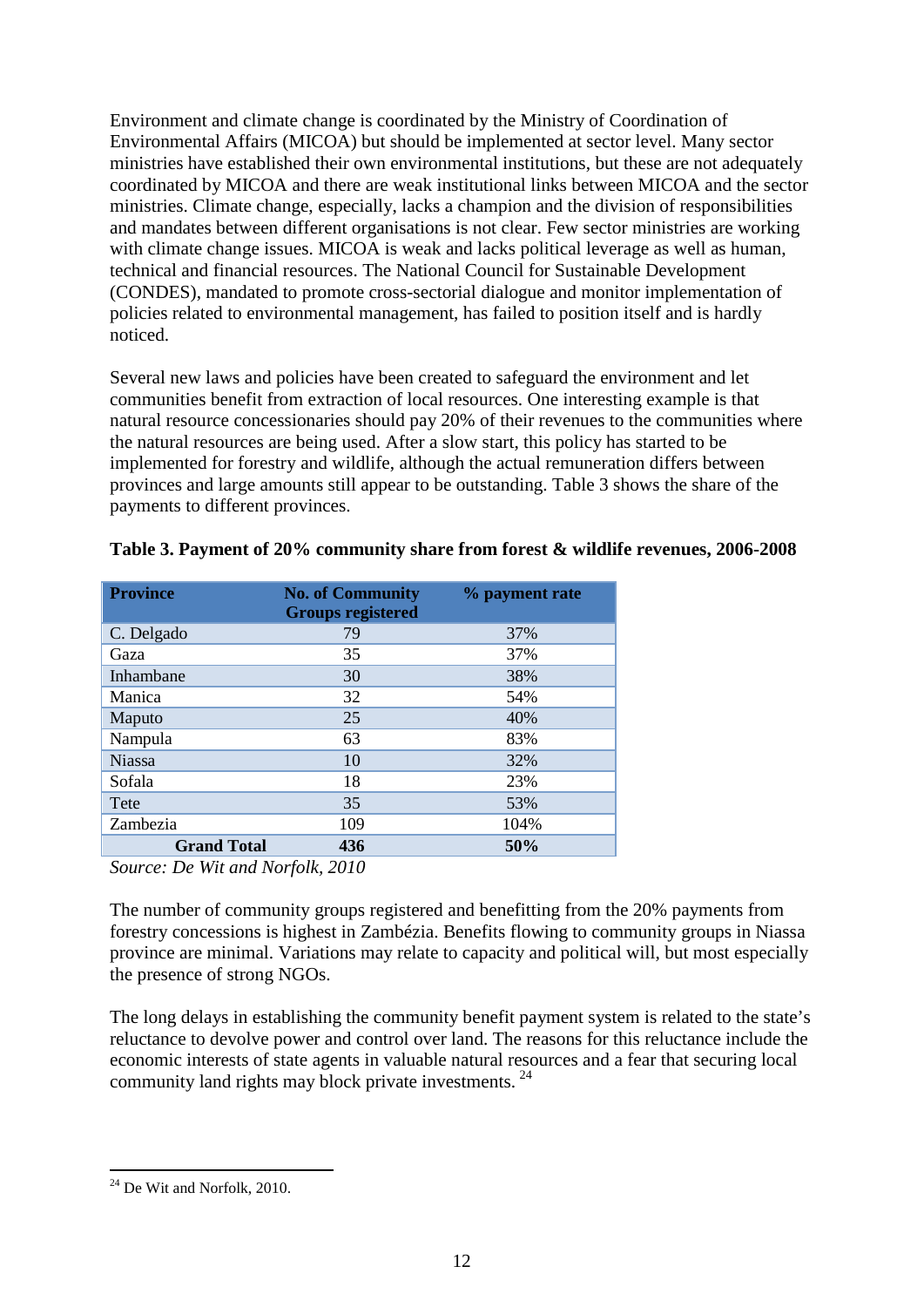### <span id="page-14-0"></span>**5.2 Economic policy and environment**<sup>[25](#page-14-2)</sup>

Global food prices are expected to grow by 30%, which is especially relevant to inflation in a country so dependent on food imports as Mozambique. Agriculture is likely to benefit from growth in the output of food and cash crops, as well as from the implementation of the government's national food production plan. Agricultural export is expected to increase as a response to government investments. However, it may be worthwhile to monitor the allocation of funds to the agricultural sector. In 2011, investments in agriculture are less than 10% of the MT19bn allocated to capital spending on infrastructure. Considering the importance given to the sector, investments should follow.

There are a number of different sources of revenue generation by environmental and natural resources management activities. Most of these internally generated revenues, originate from granting of concessions and licences for the exploitation of natural resources. However, information about environmental revenue collection is particularly scarce and fragmented. Revenue from forestry alone amounted to USD 6 million in 2006, but despite the magnitude neither the state budget (OE) nor the state account (CGE) contains any information about it.

The fuel subsidy has been a costly intervention and is to be abolished gradually. Likewise, subsidies for urban public transport (when diesel prices exceeds MT31/liter) are to be replaced with a new scheme targeted at workers, students, and the elderly. The state-owned bus company TPM is the government's preferred option for urban transport (where 90% is performed by private operators). TPM wants to raise its fares by 40% (from MT5 to MT7), to cover running costs and service a USD20m government loan. However, TPM were not allowed to raise the fares. The Mozambican authorities have been advised that general subsidies to urban transport users, who are generally better off, are a poor use of public funds, with weak impact on poverty reduction.

Abolishing these ill-targeted subsidies will be politically difficult, as mentioned in section 4.2, and should go hand-in-hand with an expansion of the social safety net. It will be important to replace the current general and patchwork approach to subsidies with systematic and welltargeted subsidies towards the poor, both from an environmental point of view and to prevent further civil unrest.

The mining sector is not a priority of the PARP but is included as a key sector in the 5-year government program and is important for the country's economy. Mozambique is currently planning an adjustment of the mining sector legislation. The purpose is to increase government revenues from mining activities. The mining legislation will be revised and discussed with license holders on tax treatment and other investment terms including environmental protection and an overhaul of different types of mining titles. The mining investment overhaul is leading to concern among foreign mining companies over the impact on their investments. Experiences from Zambia and Ghana are that efforts to alter the terms of existing mining contracts often are met with strong opposition from mining companies.

#### <span id="page-14-1"></span>5.3 PFM-system<sup>[26](#page-14-3)</sup>

It is clearly stated in PARP that the Medium-Term Fiscal Framework 2010-2014 (CFMP) should reflect the budgetary allocation for PARP objectives. However, one of the major challenges to implement environmental policies is the lack of environmental financing from

<span id="page-14-2"></span> $^{25}$  If nothing else is stated, this section is based on: the Economist Intelligence Unit, 2011  $^{26}$  This section is based on: Cabral and Francisco, 2008.

<span id="page-14-3"></span>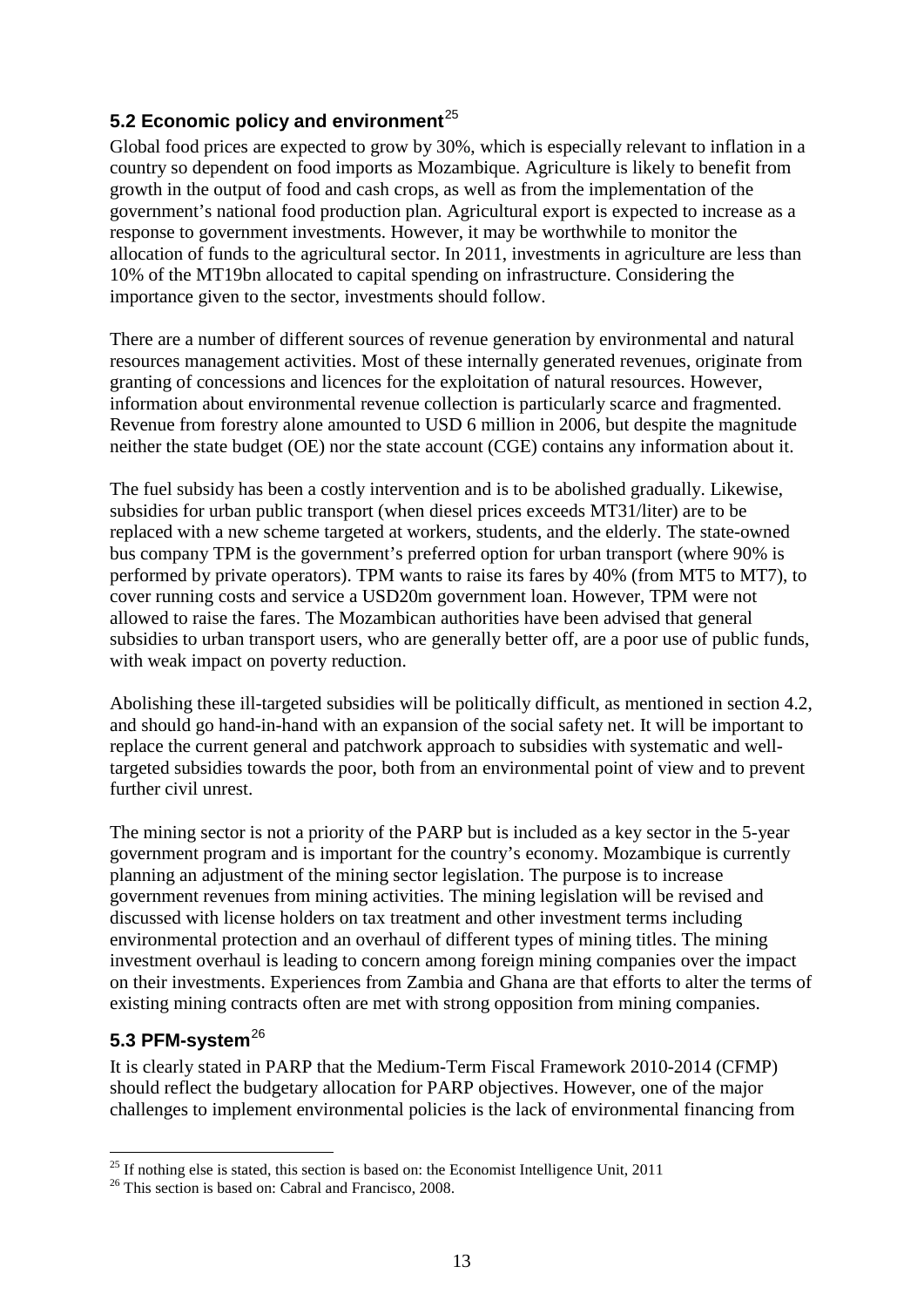the national budget. 'Environment' is often financed by international development partners on a project-basis, with the risk of turning MICOA staff into project managers with limited time available to perform and develop its core functions. Significantly more efforts are needed to improve the capacity of MICOA to be actively involved in the budgetary process.

The main public sector constraints to efficient environmental management include:

- (i) the lack of clear policy prioritisation in policy documents;
- (ii) the lack of transparency of budget planning and accounting instruments; and
- (iii) the sheer dependence of external funding which implies that important resource negotiations take place outside the framework of the state budget formulation.

#### <span id="page-15-0"></span>**5.4 International environmental obligations**

Mozambique is a party to many of the major multilateral environmental agreements, including Biodiversity, Climate Change, Desertification, Endangered Species, Hazardous Wastes, Law of the Sea, Ozone Layer Protection, Ship Pollution, and Wetlands. The status of Mozambique's implementation to the conventions on climate change and biodiversity is briefly stated below.

*UN Framework Convention on Climate Change* (UNFCCC): Mozambique has submitted the First National Communication on Climate Change (2006), and the National Adaptation Programme of Action (NAPA) (2008) to UNFCCC. High priority activities for adaptation identified in the NAPA, include: early warning systems, strengthening capacity in the agricultural sector to adapt to climate change, reduction of impacts from climate change in the coastal zones, and management of water resources. As climate change is a cross-sectorial issue, activities are going to be implemented by different institutions. This highlights the need of improved integration and coordination.

*Convention of Biological Diversity* (CBD): Progress towards the goals and objectives of the convention are reported to be significant and visible in Mozambique. For instance, Mozambique has increased the number of protected areas, mostly in coastal and marine ecosystems, with involvement of communities and the private sector.<sup>[27](#page-15-2)</sup> The  $4<sup>th</sup>$  National Report to the CBD (2009) reports that a remaining constraint is the weak coordination at inter-institutional level, and lack of human and financial resources. Remaining challenges include: need for improved institutional and inter-institutional coordination and integration; need for more institutional and technical capacity; environmental monitoring and inspection needs to be improved; environmental education should improve; and a need to focus on emerging issues such as wild-fires, climate change, and man-animal conflicts.

#### <span id="page-15-1"></span>**5.5 Corruption linked to environment**

Although the introduction of the Anti Corruption Act in 2004 was regarded as a milestone in Mozambique, the country still ranks low in terms of integrity and anti-corruption measures<sup>28</sup>. Corruption, mainly 'petty' but also 'grand' corruption, remains a significant problem. According to Transparency International (2007) key challenges in Mozambique include: lack of investigative power of the Gabinete Central de Combate à Corrupção (GCCC), its limited authority and the ineffective nature of the whistle-blower mechanism in the country.

<span id="page-15-3"></span><span id="page-15-2"></span><sup>&</sup>lt;sup>27</sup> CBO, <u>http://www.cbd.int/countries/profile.shtml?country=mz#nbsap</u><br><sup>28</sup> According to Transparency International, Mozambique is ranked 116 (of 178), with a score of 2.7, for the Corruption Perception Index.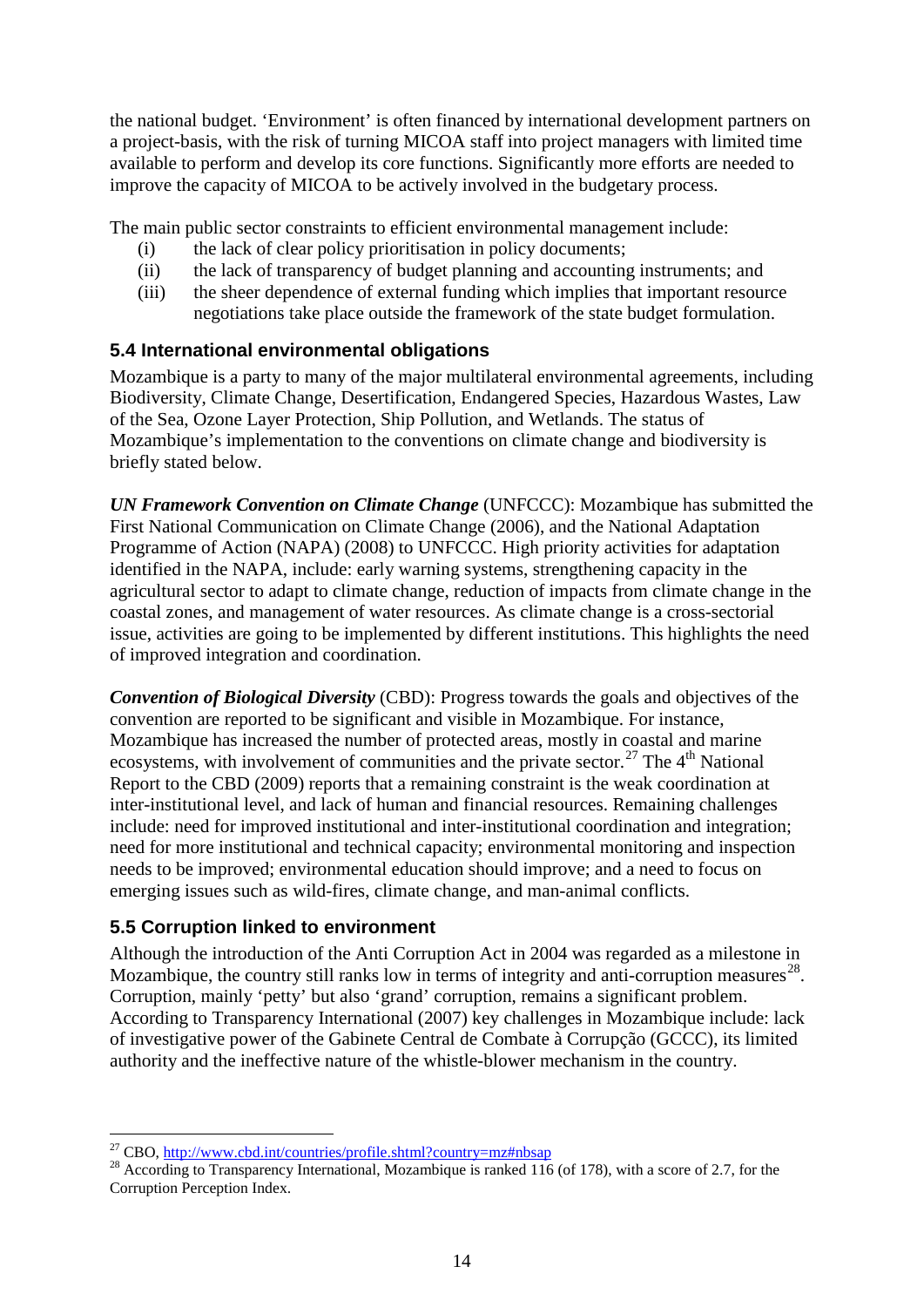For environment and natural resources, corruption may be related to i.a. giving out licenses for extraction and public disclosure of resource rents. Lack of accountability is one of the main obstacles to fight corruption. It is also difficult to file complaints and have them processed in the system.

Mozambique has entered the road towards enhanced accountability through increased transparency, by applying for the Extractive Industries Transparency Initiative (EITI). EITI is an international monitoring system aimed at promoting transparency for revenues earned from the extraction of natural resources and thereby preventing funds from being underreported and diverted. Mozambique published its first EITI report in February 2011 and submitted its final validation report to the EITI board in May 2011. Discrepancies between Mozambique's own revenue reporting and the payments reported by extractive companies, amount to MT4.5million (US\$166,000). These discrepancies are relatively small, and are explained in the EITI reports as being mainly methodological. Indications are that Mozambique's financial accounting systems are likely to satisfy EITI requirements; however, the EITI board has yet to announce its decision on whether or not Mozambique has fulfilled all the necessary requirements to become EITI compliant.<sup>[29](#page-16-1)</sup>

The RevenueWatch Institute states that in general, civil society views EITI as successful, but there is still room for improvements. Although the EITI process has contributed to enhanced interaction and dialogue between stakeholders, the stakeholder participation could be strengthened. Protection of civil society against intimidation and harassment is identified as a top priority for future improvements.<sup>[30](#page-16-2)</sup> Other challenges related to EITI in Mozambique is the secrecy of contracts (contracts are seldom publicly disclosed), and that companies often have special fiscal treatments.

Furthermore, Mozambique joined the Kimberley Process diamond export certification scheme during 2011. Mozambique does not yet have a significant diamond export but joined out of concern for "conflict diamonds" from Zimbabwe being exported through its territory and in anticipation of diamond exploration, currently under way, leading to exports in the near future.

## <span id="page-16-0"></span>**6. Risks**

The risks associated with current policies and practices are associated with continued insecure land rights and associated unsustainable use of natural resources, over-extraction of (mainly fishery and forestry) resources, land degradation and depletion of ecosystem services, with impacts on people's livelihoods, food security, development of growth sectors, reduced state revenues and even impaired economic growth.

The weak institutional capacity in general and of MICOA in particular, risk leading to uncoordinated efforts, low implementation of policies and lack of environmental safeguards, especially related to foreign investments. Tax exemptions affects state revenues, and lack of transparency of resource revenues is related to corruption risks.

Despite the social, environmental and economic value of biodiversity and ecosystem services, there is currently a lack of knowledge, tools and techniques to estimate the "true" value of it. Therefore, biodiversity and ecosystem services are often overlooked in polices. However, it is

<span id="page-16-1"></span> $^{29}$  Economist Intelligence Unit, 2011<br> $^{30}$  Dykstra, 2011

<span id="page-16-2"></span>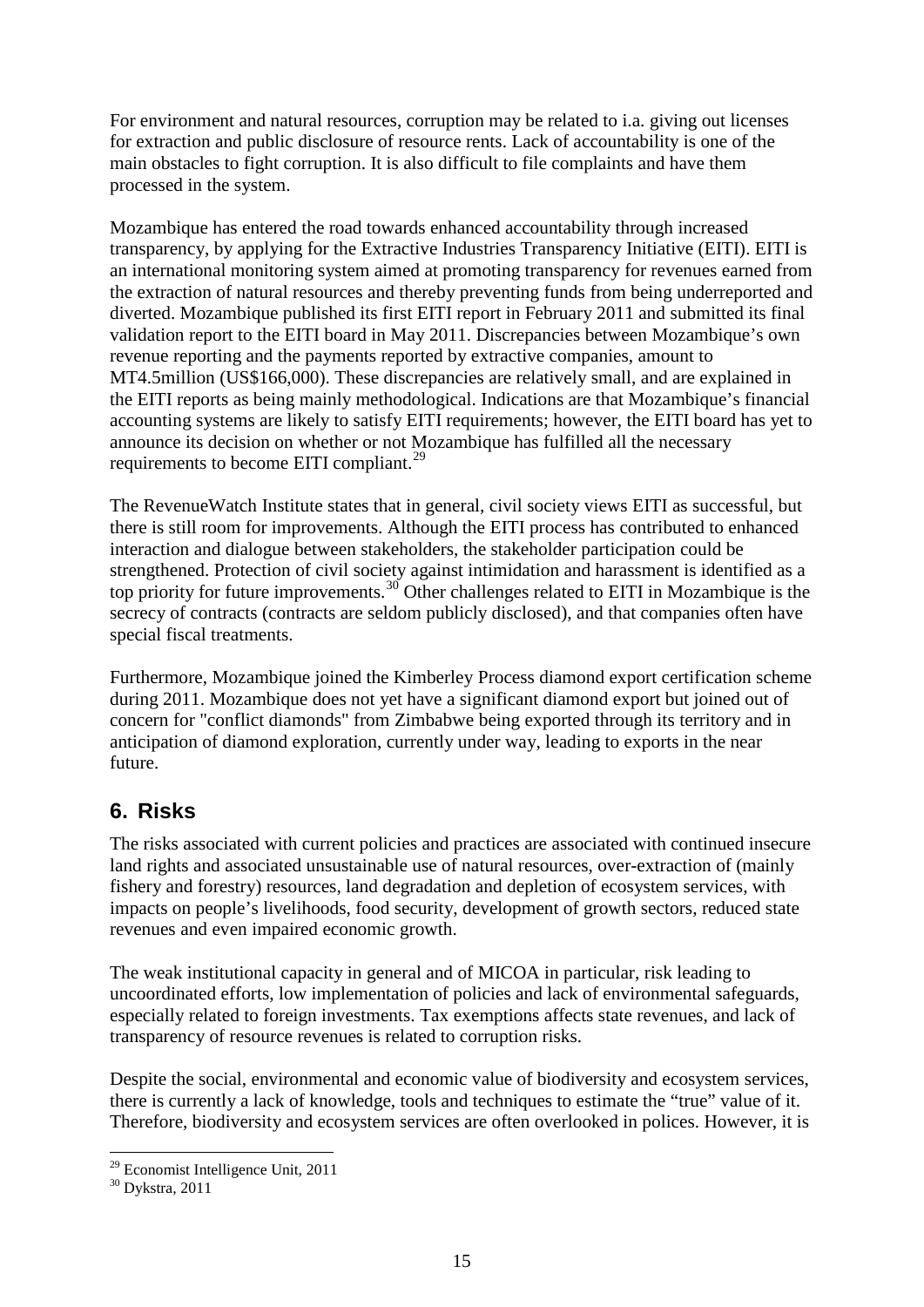known that the services we obtain from ecosystems (such as purification of water, regulation of climate, and pollination), are critical for human wellbeing. They are also important to attract tourists. If biodiversity is lost and ecosystems degraded, so that they can function no longer, the socio-economic costs are likely to be large.

Climate change has been identified as a risk in Mozambique. Without adaptation efforts, there is a risk that economic and human costs will be significant.

# <span id="page-17-0"></span>**7. Conclusions**

Mozambique is striving to make productive use of its natural resources in order to enhance economic growth and reduce poverty. This is good, but requires a delicate balance between short-term economic growth and social and environmental safeguards. Economic growth and policy instruments need to consider both distributional and environmental effects.

Transparent and participatory policies and regulations, including environmental safeguards, are necessary related to land allocations, natural resource licenses and concessions, as well as resource rents. There should be a focus on raising recurrent, not project financing for public environmental functions. Controlling the use of environmental taxes and user fees for direct funding of environmental agencies could be considered.

Delimitation of land titles must be profoundly participatory, in all aspects (including not only possibility but also capacity to participate). Spatial planning, not least in urban areas, integrating climate change risks, is important in order to avoid building unsustainable structures for transportation and energy.

For international development partners, the sector working groups could be structured to maximize strategic dialogue and minimise transaction costs.

### <span id="page-17-1"></span>**7.1 Issues Sida may consider**

From this brief desk review it is fair to conclude that the severe environmental problems Mozambique is facing constitute key challenges to both poverty reduction and sustainable economic development. Sweden is currently supporting Mozambique in the areas of democratic governance, energy, agriculture, and research cooperation, besides the general budget support (GBS). Support to civil society supplements support to the government.

Improving coordination and communication within and between government institutions is critical to mainstreaming. This could be improved in Mozambique. For example, increased collaboration between environment and macro-economic sector partners is essential. Strategically targeting policy makers is also important. The *GBS* platform is potentially a powerful window for environmental (including climate change, disaster risk reduction and ecosystem services) mainstreaming. GBS offers three entry points to policy dialogue:

• PAF: Adding more indicators to the PAF may not be desirable as it might diffuse the focus of the overall policy dialogue. However, one or two carefully elaborated indicators might be beneficial; indicators which reflect with accuracy the dialogue being held at higher political levels and which expose the substantive challenges environmental governance currently faces.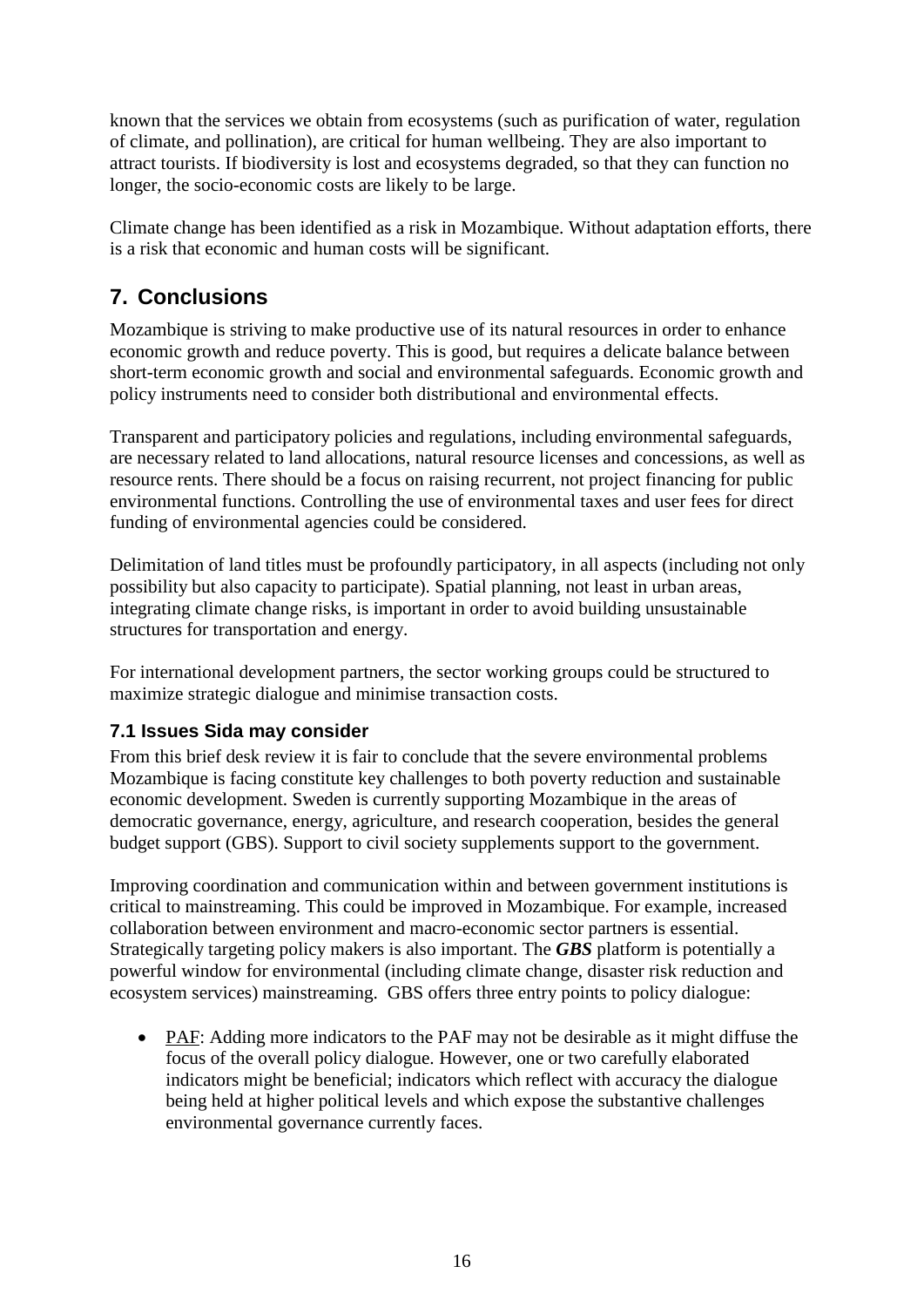- State budget: the monitoring of the budgeting process provide an opportunity for discussion with government on to what extent policy decisions are being transferred into sectorial budgets. Furthermore, some of the obstacles to effective environmental management relate to problems that affect the whole public administration, such as the insufficiency of budget classification systems in use, or transparency of revenues. GBS is a good platform to discuss such type of systemic issues.
- Sector working groups: Donor harmonisation in the environmental field is difficult due to its cross-sectorial nature. Most difficult policy challenges lie outside the mandate of the environmental agencies. Therefore, harmonisation efforts should include also the agencies dealing with economic activities of relevance to environmental management (such as energy and agriculture). Representatives from sector ministries and sector-supporting donors could join the Environment Working Group when relevant subjects are to be discussed, and vice versa. It would also be relevant to cooperate with PEI.

Support to *agriculture* is generally considered to be pro-poor and employment generating. It is important to bear in mind, though, that support to the agricultural sector (as other sectors) need to be environmentally sustainable and integrate concerns of climate variability and change, as agricultural productivity is closely related to climatic variations. Furthermore, the support to strategic analysis ought to mainstream environmental and climate change concerns, as these are critical aspects for the future. Low-cost options to promote agricultural productivity, which are environmentally sustainable and takes climate change into account, could be considered.

Strengthened *democratic institutions*, transparency and accountability are likely to have a positive impact also on the use of natural resources and the environment. Special attention could be placed on transparency of natural resource rents and public participation related to natural resource extraction. Good governance, the rule of law, and trustworthy national systems for instance related to public financial management, will be crucial to obtain international climate financing. Furthermore, Sida could consider support to develop capacity of local government authorities for integrating environment and climate change into district Economic and Social Plans, including support for communities to implement projects promoting environmental sustainability and poverty reduction.

It could be assessed if support to the *energy* sector could more explicitly include climate change (mitigation and adaptation) as an objective. It could be interesting to see if there are possibilities for synergies if rural electrification efforts are combined with other household energy efficiency support such as improved stoves or more efficient energy sources.

Furthermore, development partners' sectorial policies and practices should be consistent with national policy positions and practices in the environmental domain. This is an obvious point but often overlooked. The tensions that exist in Mozambique today, between economic development and environmental protection, could be managed with support from donors. Sweden could, for instance through its support to the agricultural and infrastructure sectors play an important role in improving environmental management performance, e.g. in the field of EIA and SEA (which is included in the Paris Declaration on Aid Effectiveness as an important decision making tool). It may be interesting for Sweden to note that PEI highlights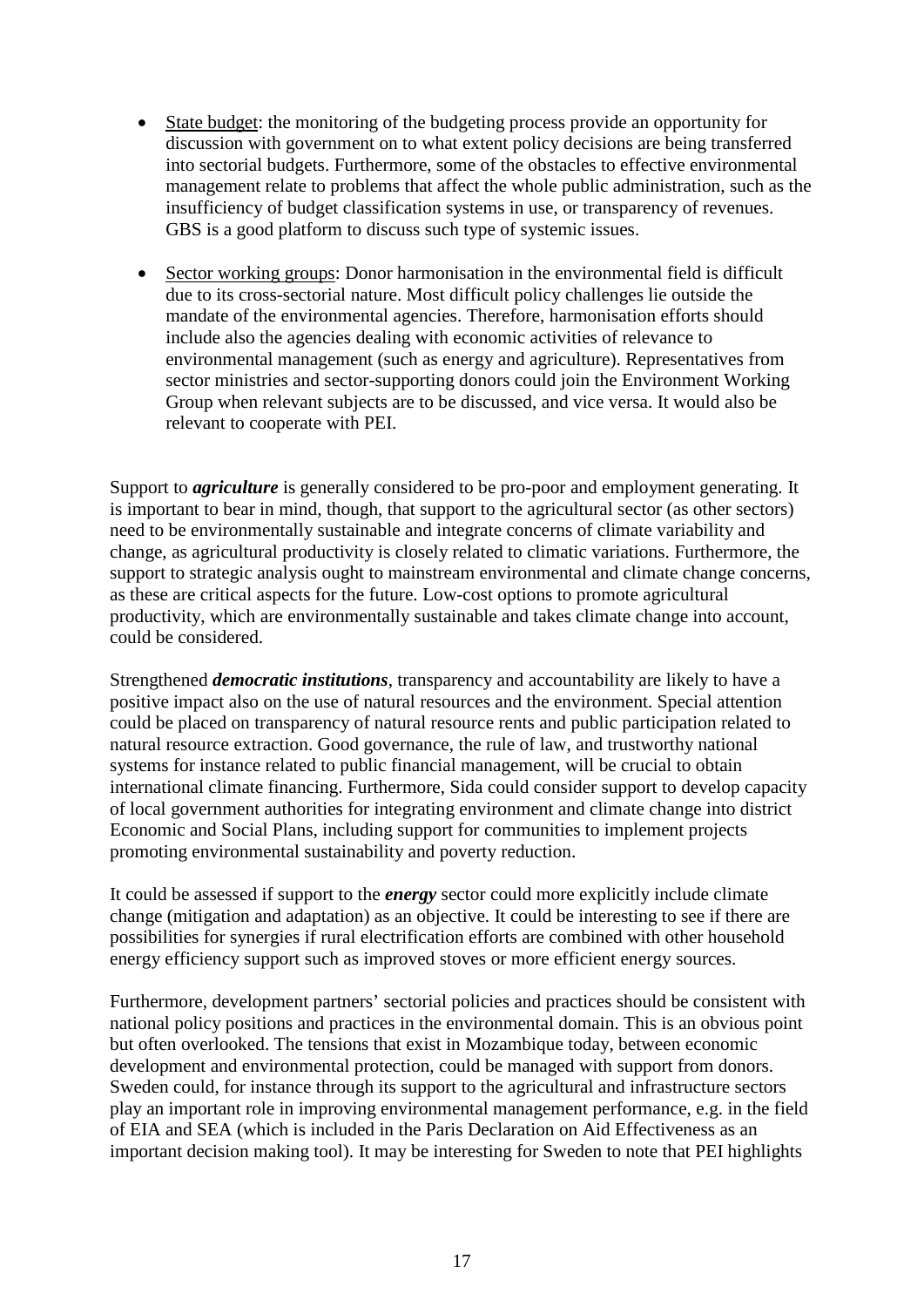forthcoming studies<sup>[31](#page-19-0)</sup> that help describe linkages between economic growth, poverty and environment.

Finally, this policy brief touches upon a range of highly complex issues. Needless to say, there are many aspects that deserve a much more detailed level of analysis. We hope, however, that this Environmental and Climate Change Policy Brief fulfills its aim of being a point of departure for a discussion on how environmental and natural resources aspects can be integrated into Swedish development cooperation with Mozambique.

<span id="page-19-0"></span><sup>&</sup>lt;sup>31</sup> Forthcoming studies include: Environmental priorities in Mozambique: Current status and future challenges, by Donor Working Group on Environment (May 2010); Study on institutional linkages (2010); Economic assessment of poverty and environment linkages in Mozambique (2011); Study of financial and economic instruments (2011); and Public Environmental Expenditure Review (2011).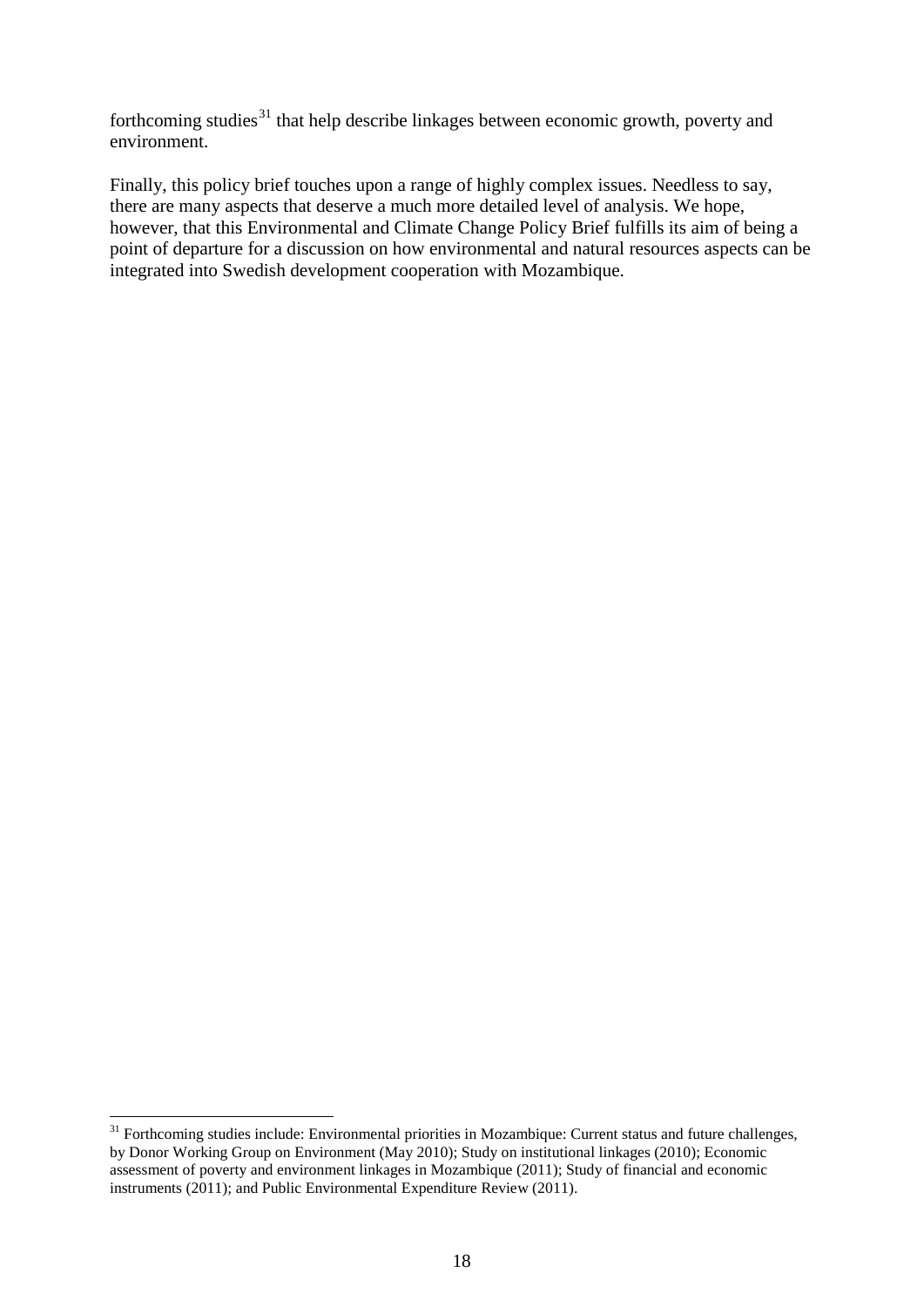### <span id="page-20-0"></span>**References**

Arndt, Channing, Rui Benfica, Finn Tarp, James Thurlow and Rafael Uaiene, 2008. *Biofuels, Poverty, and Growth: A Computable General Equilibrium Analysis of Mozambique*. Discussion Paper No. 63E, National Directorate of Studies and Policy Analysis, Ministry of Planning and Development, Republic of Mozambique.

Austral Cowi, 2010. Sector Analysis Note on Environmental Health. Maputo, March 2010.

- Batley Richard, Liv Bjørnestad and Amélia Cumbi, 2006. *Joint evaluation of General Budget Support 1994-2004, Mozambique Country Report*. International Development Department, School of Public Policy, University of Birmingham.
- Cabral, Lidia and Dulcídio Franscisco, 2008. *Environmental Institutions, Public Expenditure and the Role for Development Parners. Mozambique Case Study*. ODI, February 2008.
- Cunguara, Benedito and Ika Darnhofer, 2011. "Assessing the impact of improved agricultural technologies on household income in rural Mozambique" in *Food Policy*, Volume 36, Issue 3, June 2011, pp 378-390.
- Cunguara, Benedito, 2009*. Assessing the impact of improved agricultural technologies in rural Mozambique.* Presentation at the AERC Conference on Agriculture for development in SSA, Mombasa, 28-30 May, 2009.
- De Wit, Paul and Simon Norfolk, 2010. *Recognizing Rights to Natural Resources in Mozambique*. Brief for the Rights and Resources Initiative.
- DNTF (National Directorate for Land and Forestry/Direcção Nacional de Terras e Florestas), 2008. *Relatório Annual de Balanço do Secor de Terras e Florestas*, MINAG, Maputo
- Dykstra, Page, 2011. *Learning from Success and Challenges*. Briefing by RevenueWatch Institute, March 2011. Available at [http://data.revenuewatch.org/eiti/.](http://data.revenuewatch.org/eiti/)
- *EU Country Environment Profile for Mozambique* (CEP), 2006, by Consortium AGRIFOR Consult.
- Economist Intelligence Unit, 2011*. Country Report Mozambique - August 2011*.
- Engström, Linda, 2009. Liquid Biofuels Opportunities and Challenges in Developing Countries. Sida's Helpdesk for Environmental Assessment. Swedish EIA Centre, Rapporter Institutionen för stad och land 4/2009, Swedish University of Agricultural Sciences (SLU).<http://sidaenvironmenthelpdesk.se/publications/>
- Gavin M. Hilson (ed), 2003. *The Socio-Economic Impacts of Artisanal and Small-Scale Mining in Developing Countries.*

- Chapter 15: Kazilimani, Esther, Gary Mcmahon, Florence Bukali da Gra $\sqrt{Ba}$ . "Artisanal Mining Baseline Survey of Mozambique", p 239 -264

- Chapter 16: Shoko, D and S. Mondlane. "The Socio-Economic and Environmental Impacts of Artisanal and Small-Scale Mining in Mozambique", p 265 -280.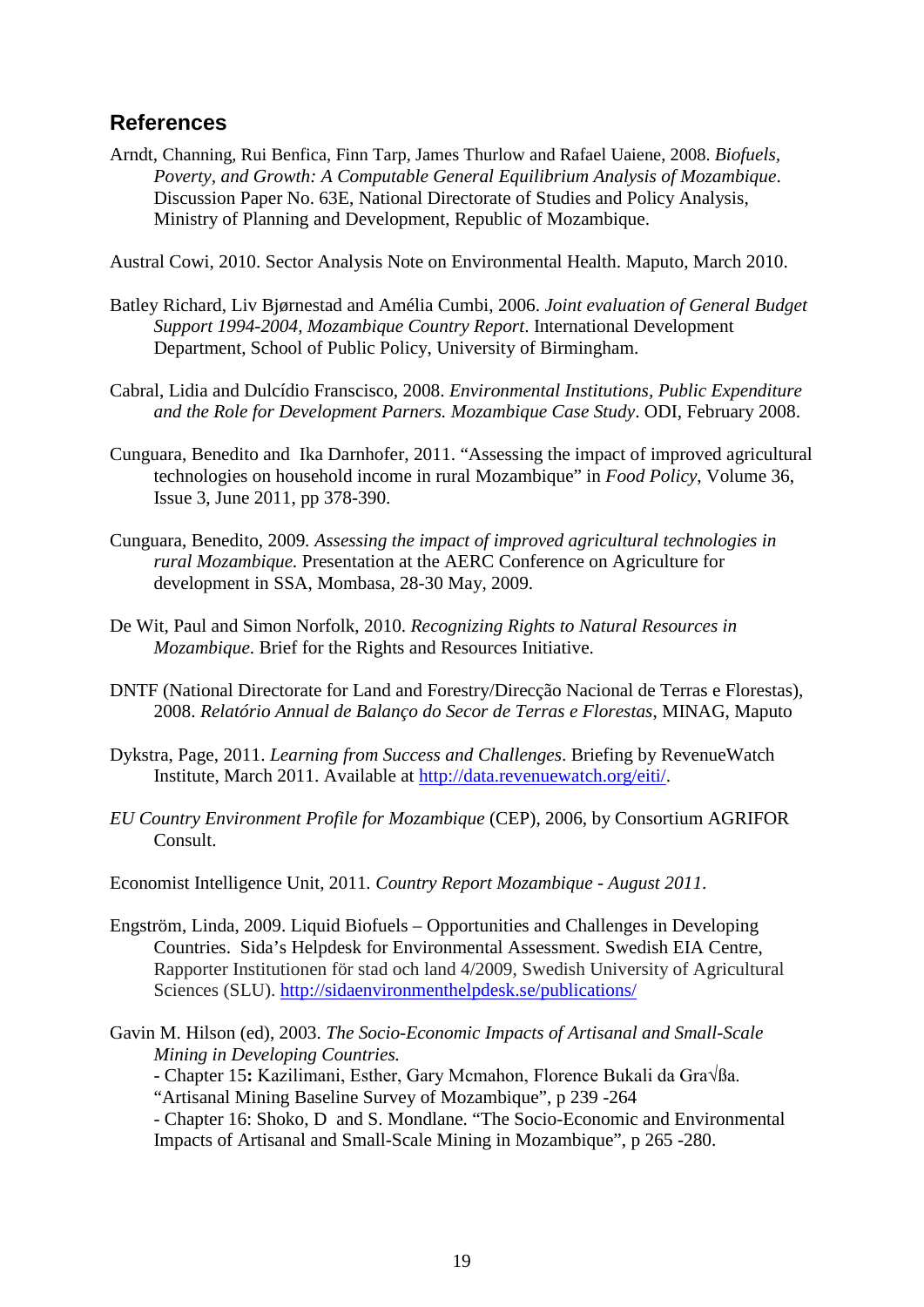Government Offices of Sweden (Regingskansliet), 2010. *Policy for environmental and climate issues - Policy for environmental and climate issues in Swedish development cooperation, 2010-2014.*

Mozambique (Republic of), 2011. *Poverty Reduction Action Plan (PARP) 2011-2014*.

- Mozambique (Republic of), 2009. *National Report on Implementation of the Convention on Biological Diversity in Mozambique.* MICOA, Maputo, June 2009.
- Mozambique (Republic of), 2006. *Action Plan for the Reduction of Absolute Poverty 2006- 2009 (PARPA II*), Maputo May 2, 2006
- Orgut, 2006. *Linkages between livelihoods and natural resources*, ORGUT Consulting AB, Stockholm
- Robinson Elizabeth, Thomas Sterner, and Wisdom Akpalu, 2009. "Debate on fuel subsidies: If you really care about poverty you should subsidise the things the poor need the most and that is surely not petrol" in *Ghana's Business and Financial Times* 2009-07-06. Available at:<http://www.efdinitiative.org/news-press/efd-in-media>
- Rouque, Paula Cristina, 2009. *China in Mozambique: A Cautious Approach Country Case Study*. China in Africa Project, Occasional Paper No 23. South African Institute of International Affairs, January 2009.
- Slunge, Daniel, and Thomas Sterner, 2009. "Environmental Fiscal Reform in East and Southern Africa and its Effects on Income Distribution" in *Rivista di Politica Ecnomica*, July-October 2009 VII-IX, p 91-120.
- Swedish Cooperative Centre (SCC), 2010. Concept paper for the elaboration of a programme proposal for the cluster *Social accountability in management of natural resources and community land rights.* Submitted by SCC to the Swedish Embassy in Maputo, 20<sup>th</sup> of August 2010.
- Transparency International, 2007. National Integrity Systems, Country Study Report Mozambique 2006/7
- UNEP and IISD, 2005. *Connecting poverty and ecosystem services. A series of seven country scoping studies. Focus on Mozambique.*
- World Bank, 2010. *Economics of Adaptation to Climate Change: Mozambique Country Study.*
- World Bank, 2008. *Mozambique Beating the Odds: Sustaining Inclusion in a Growing Economy. A Mozambique Poverty, Gender, and Social Assessment* (In Two Volumes) Volume 1: Main Report. World Bank Report No. 40048-MZ
- World Health Organization (WHO), 2007. *Estimated deaths & DALYs attributable to selected environmental risk factors, by WHO Member State, 2002.* Department of Public Health & Environnment, January 2007. [http://www.who.int/quantifying\\_ehimpacts/countryprofilesebd.xls](http://www.who.int/quantifying_ehimpacts/countryprofilesebd.xls)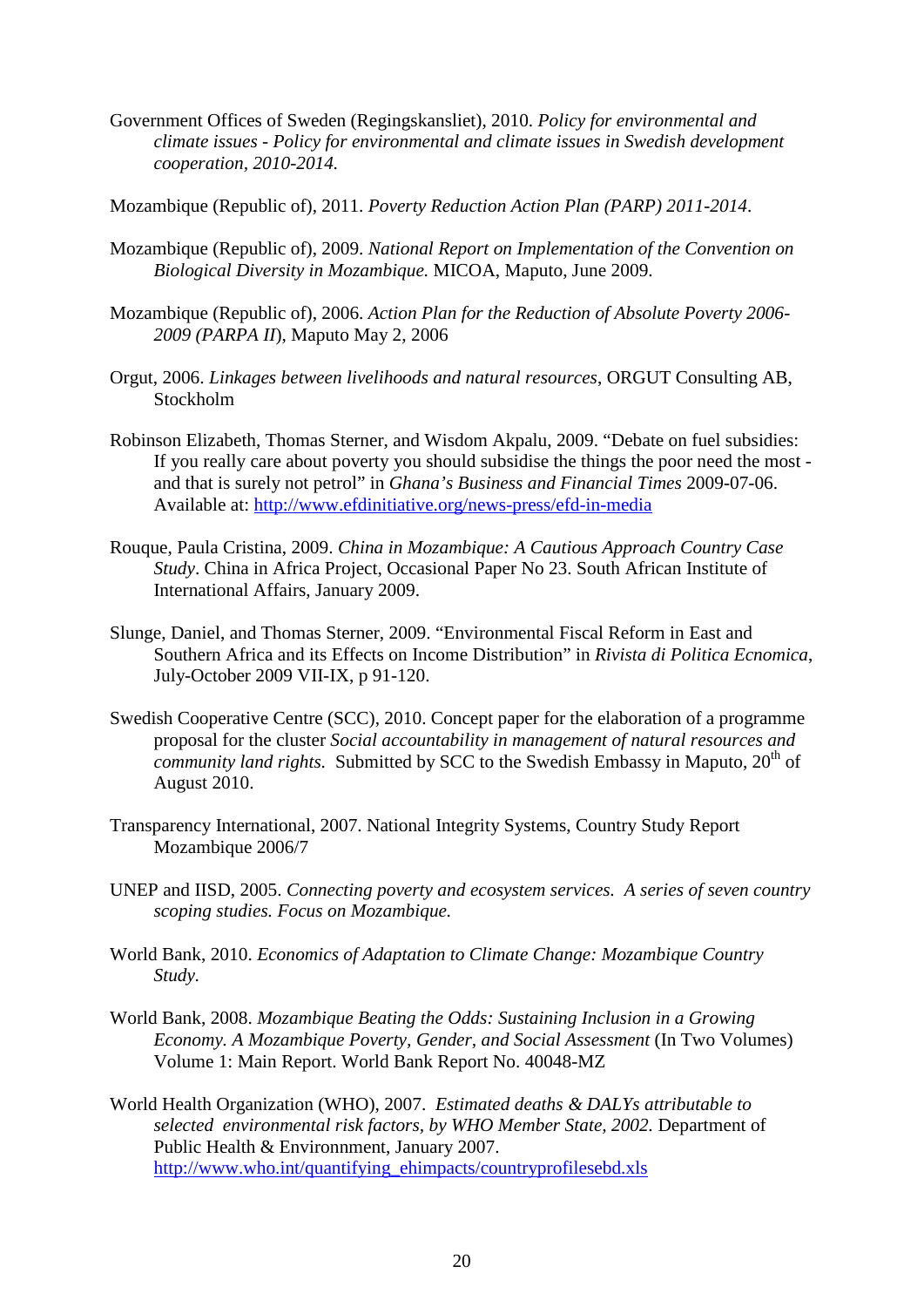- Yager, Thomas R., 2011. "The Mineral Industry of Mozambique", in *2009 Minerals Yearbook*. U.S. Geological Survey, January 2011.
- Åkesson, Gunilla., André Calengo and Christopher Tanner, 2009. It's not a question of doing or not doing it – it's a question of how to do it. Study on Community Land Rights in Niassa Province, Mozambique. Rapporter Institutionen för stad och land, nr. 6/2009. <http://sidaenvironmenthelpdesk.se/publications/>

#### <span id="page-22-0"></span>**Internet sources**

- African Peer Review Mechanism (APRM) Country Evaluation Report Mozambique 2009 (accessed 11 September 2011): [http://www.undp.org.mz/pt/What-we-do/Democratic-](http://www.undp.org.mz/pt/What-we-do/Democratic-Governance/Press-Realeases/APRM-Country-Evaluation-Report-Mozambique-has-made-progress-but-faces-real-challenges)[Governance/Press-Realeases/APRM-Country-Evaluation-Report-Mozambique-has](http://www.undp.org.mz/pt/What-we-do/Democratic-Governance/Press-Realeases/APRM-Country-Evaluation-Report-Mozambique-has-made-progress-but-faces-real-challenges)[made-progress-but-faces-real-challenges](http://www.undp.org.mz/pt/What-we-do/Democratic-Governance/Press-Realeases/APRM-Country-Evaluation-Report-Mozambique-has-made-progress-but-faces-real-challenges)
- Convention on Biological Diversity (CBD) country profile Mozambique (accessed 11 September 2011):<http://www.cbd.int/countries/profile.shtml?country=mz#nbsap>
- CIA Factbook, Mozambique (accessed 5 September 2011): <https://www.cia.gov/library/publications/the-world-factbook/geos/mz.html>
- EMDAT Disaster Database (accessed 5 September 2011): [http://www.emdat.be/result](http://www.emdat.be/result-country-profile)[country-profile](http://www.emdat.be/result-country-profile)
- FAO Food and Agricultural Organization of the United Nations (accessed 15 August 2011): <http://www.fao.org/countries/55528/en/moz/>
- OdaMoz, Official Development Assistance to Mozambique Database (accessed 23 September 2011):<http://41.220.166.65/resources/Mozambique%20Donor%20Atlas%202008.pdf>
- Poverty Environment Initiative (PEI), (accessed 15 august 2011): [http://www.unpei.org/what](http://www.unpei.org/what-we-do/pei-countries/mozambique.html)[we-do/pei-countries/mozambique.html](http://www.unpei.org/what-we-do/pei-countries/mozambique.html)
- World Bank, World Development Indicators (accessed 23 August, 2011): <http://data.worldbank.org/country/mozambique>
- World Health Organization, WHO (accessed 6 September 2011): <http://www.who.int/countries/moz/moz/en/>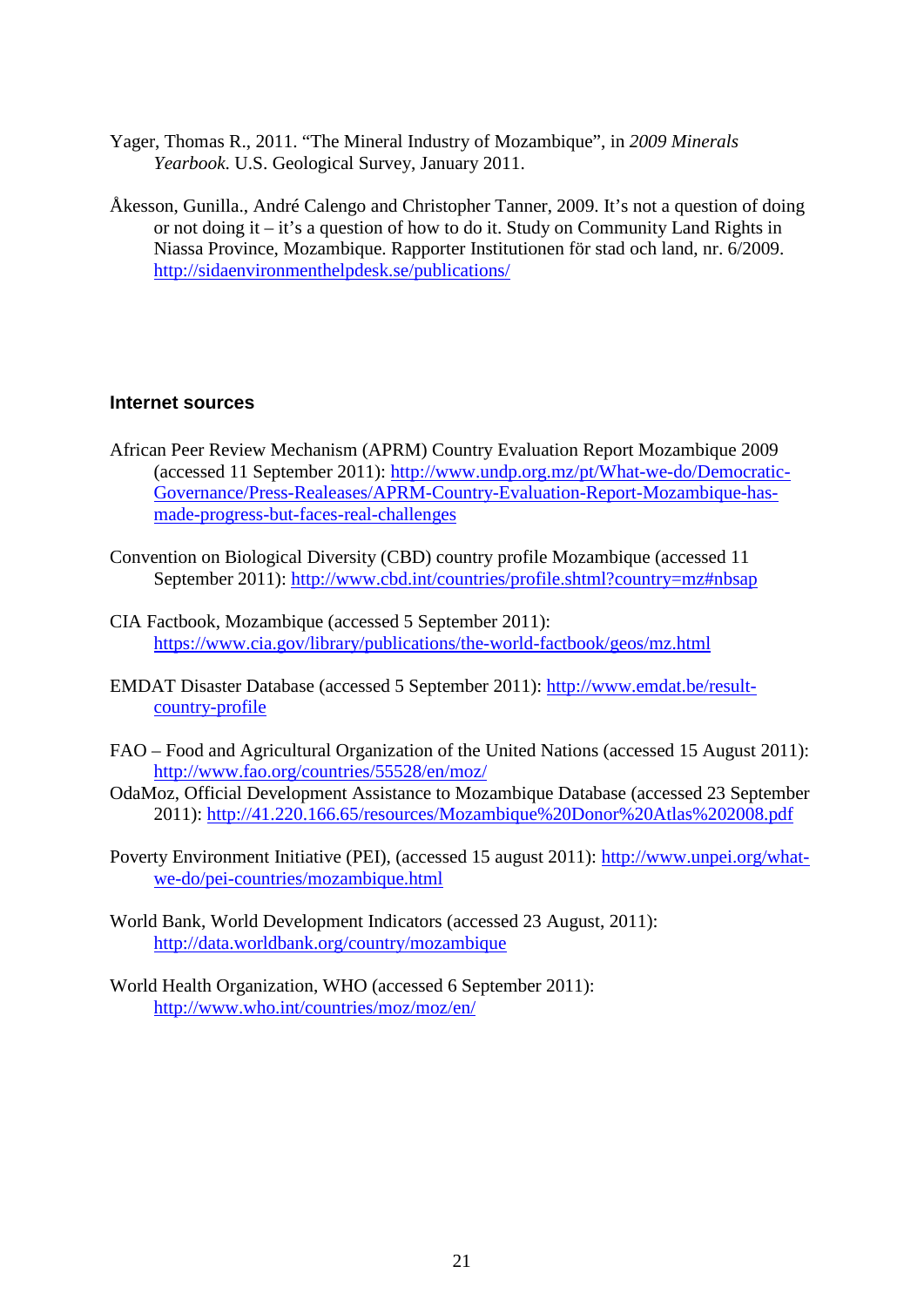# <span id="page-23-0"></span>**Appendices**

## <span id="page-23-1"></span>**Appendix 1: Key environmental indicators for Mozambique**

| <b>Sector</b>                                                | <b>Environmental indicator</b>                                       | <b>Value</b>       |
|--------------------------------------------------------------|----------------------------------------------------------------------|--------------------|
| Health <sup>1</sup>                                          | Life expectancy at birth (years)                                     | 48.4               |
| Education <sup>1</sup>                                       | Mean years of schooling (of adults) (years)                          | 1.2                |
| Income <sup>1</sup>                                          | GNI per capita (2008 PPP USD) LN                                     | 6.8                |
|                                                              |                                                                      |                    |
| Sustainability <sup>1</sup>                                  | Adjusted net savings (% of GNI)                                      | $-4.6$             |
| Human Security <sup>1</sup>                                  | Refugees (thousands)                                                 | 0.2                |
| Composite<br>indices <sup>1</sup>                            | <b>HDI</b> value                                                     | $0.284$ (rank 165) |
| Economic <sup>2</sup>                                        | Agriculture (% of Gross Domestic Product)                            | 20.9               |
| People <sup>2</sup>                                          | Total population (millions)                                          | 23.4               |
|                                                              | Life expectancy at birth                                             | 48                 |
|                                                              | Urban population                                                     | 38%                |
|                                                              | Agricultural population, including forestry and<br>fisheries (1000s) | 17788              |
|                                                              | Number of people undernourished (millions)                           | 8.1                |
|                                                              | Proportion of undernourished in total population                     | 38%                |
|                                                              | Child mortality rate (per 1000 live births)                          | 142                |
| Land <sup>2</sup>                                            | Land area (1000 ha)                                                  | 78 638             |
|                                                              | Arable land (1000 ha)                                                | 4 500              |
|                                                              | Pastures (1000 ha)                                                   | 44 000             |
|                                                              | Irrigated land (1000 ha)                                             | 118                |
|                                                              | Forest area (1000 ha)                                                | 39 022             |
| <b>Share in total</b><br>water use <sup>2</sup> by<br>sector | Agriculture                                                          | 87.3%              |
|                                                              | Industry                                                             | 1.6%               |
|                                                              | Domestic                                                             | 11.1%              |

<sup>1</sup> Source: UNDP, Human development indicators Mozambique, <http://hdrstats.undp.org/en/countries/profiles/MOZ.html>

<sup>2</sup> Source: FAO Website,<http://www.fao.org/countries/55528/en/moz/>